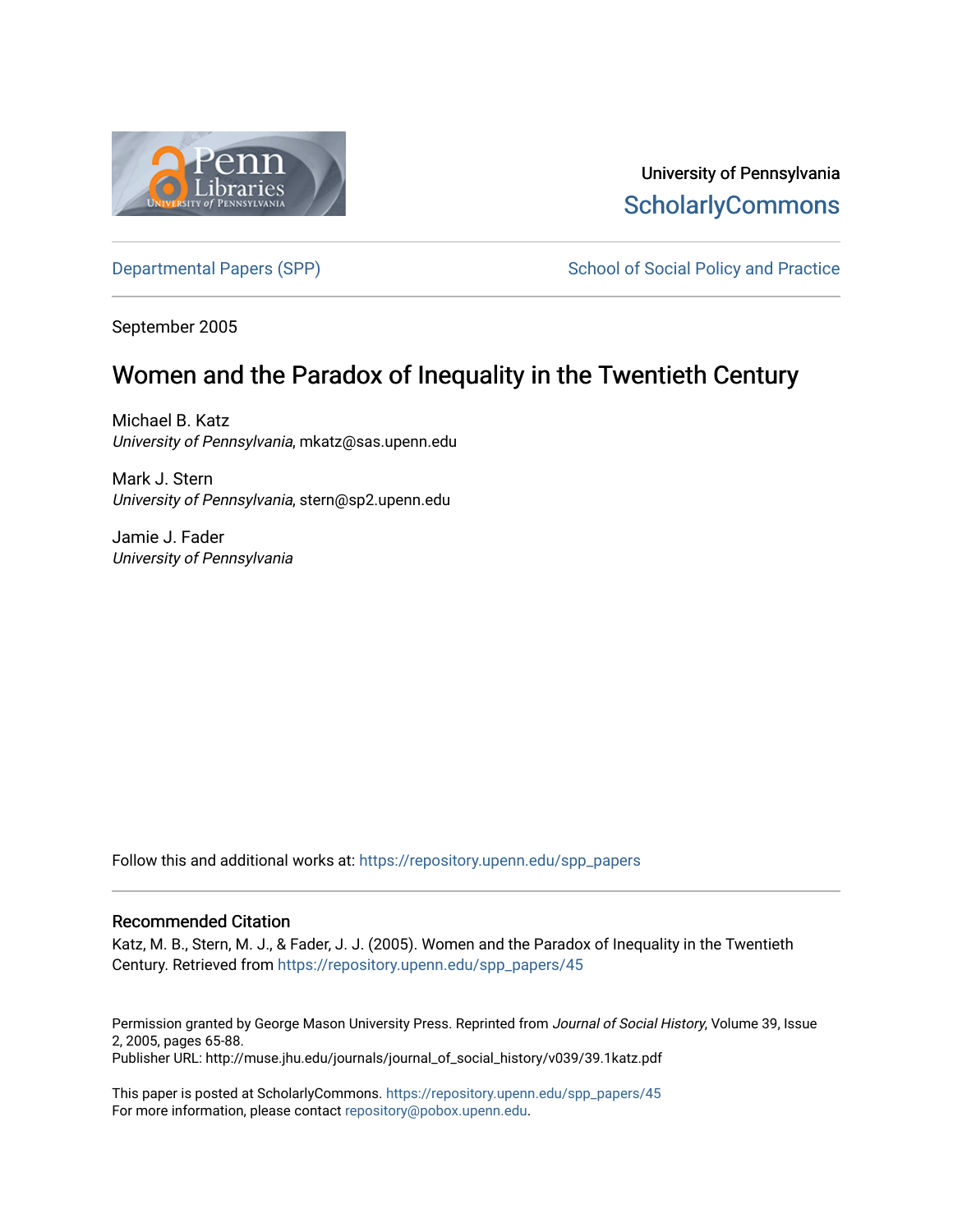# Women and the Paradox of Inequality in the Twentieth Century

## **Abstract**

Throughout American history, male/female has defined an enduring binary embodied in access to jobs, income, and wealth.Women's economic history shows how for centuries sex has inscribed a durable inequality into the structure of American labor markets that civil and political rights have moderated but not removed. This economic experience of women reflects the paradox of inequality in America: the coexistence of structural inequality with individual and group mobility.Women, like African Americans, have gained what T.H. Marshall labeled civil and political citizenship. No longer are they legally disenfranchised, and discrimination on account of race and gender is against the law. They have also increased their social citizenship, as represented by access to jobs and education, and women, in particular, benefit from many programs of the welfare state. Yet, they remain unequal. On the whole, they earn less than men, end up in occupational ghettos, bump up against glass ceilings, and find themselves, in relation to men, as poor as ever.

## **Comments**

Permission granted by George Mason University Press. Reprinted from Journal of Social History, Volume 39, Issue 2, 2005, pages 65-88.

Publisher URL: http://muse.jhu.edu/journals/journal\_of\_social\_history/v039/39.1katz.pdf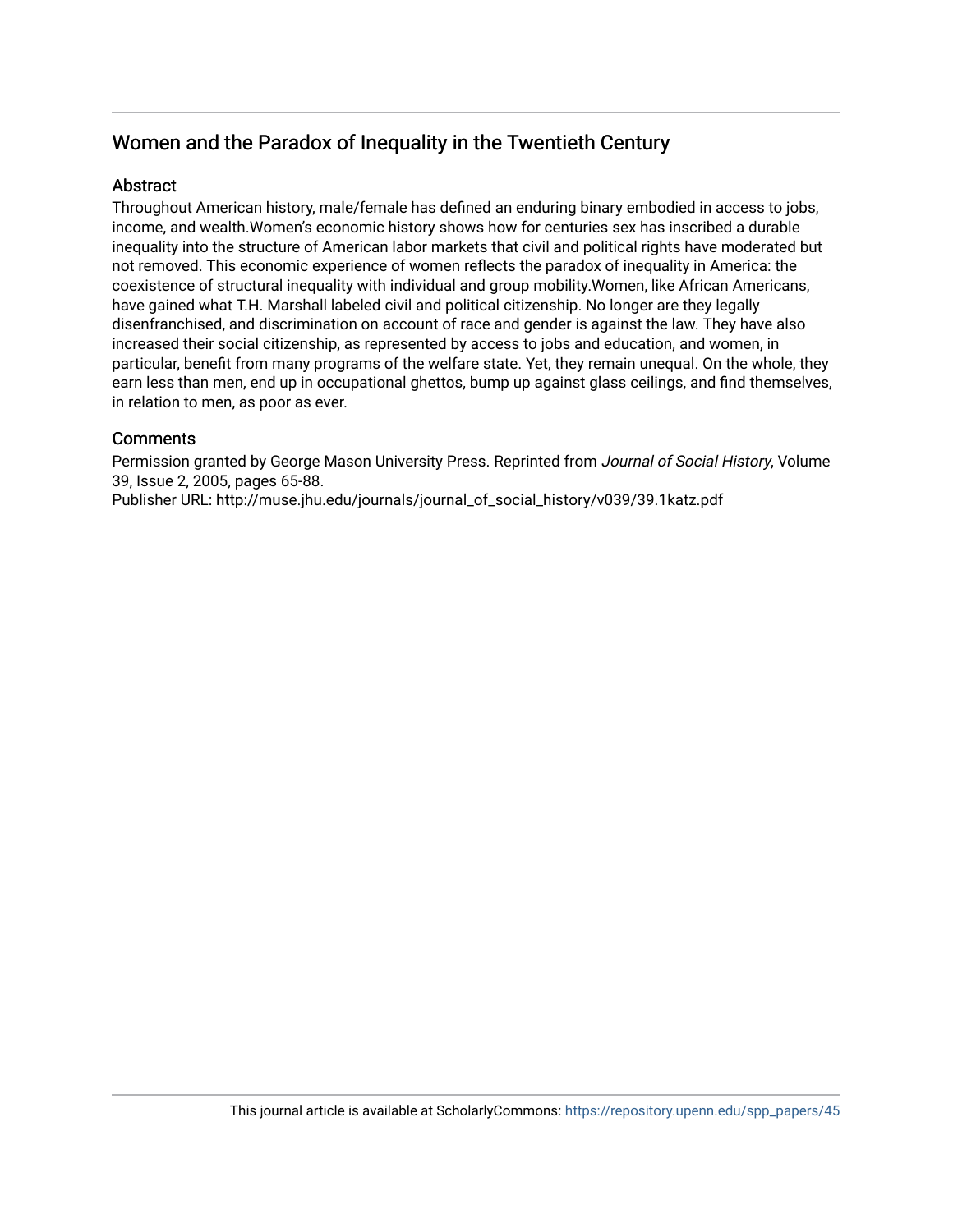

### **WOMEN AND THE PARADOX OF ECONOMIC INEQUALITY IN THE TWENTIETH-CENTURY**

#### **By Michael B. Katz, Mark J. Stern, Jamie J. Fader University of**

**Pennsylvania**

Throughout American history, male/female has defined an enduring binary embodied in access to jobs, income, and wealth. Women's economic history shows how for centuries sex has inscribed a durable inequality into the structure of American labor markets that civil and political rights have moderated but not removed. This economic experience of women reflects the paradox of inequality in America: the coexistence of structural inequality with individual and group mobility. Women, like African Americans, have gained what T.H. Marshall labeled civil and political citizenship. No longer are they legally disenfranchised, and discrimination on account of race and gender is against the law. They have also increased their social citizenship, as represented by access to jobs and education, and women, in particular, benefit from many programs of the welfare state. Yet, they remain unequal. On the whole, they earn less than men, end up in occupational ghettos, bump up against glass ceilings, and find themselves, in relation to men, as poor as ever.

The process of internal differentiation characteristic of the history of groups defined by sex, race, or ethnicity provides the key to understanding how the paradox of inequality works. As a group, women, like blacks, experienced mobility that disrupted the processes which had systematically excluded them from access to jobs and income. But their assaults on durable categorical inequalities had their limits. Men/whites re-drew category boundaries, retaining their hold on economic advantage while women/blacks assimilated into and reproduced existing economic and occupational hierarchies among themselves. In the United States, group mobility did not challenge structural inequality—instead, it reinforced it.<sup>1</sup> This process of differentiation—the key to the paradox of inequality is very important to understand. It is one of the primary ways that inequality works in America, and it poses serious issues and dilemmas for public policy.

In this article, we use the paradox of inequality to illustrate one of the mechanisms through which inequality has been, and continues to be, reproduced in modern American history. With data on occupations of the whole labor force over the century and on earnings from 1940 onward, we summarize some well known information and extend it with a fresh analysis of census microdata from 1900 to 2000 drawn from the University of Minnesota's IPUMS database.<sup>2</sup>

Of course, many kinds of inequality—in domestic, social, and political spheres—have shaped women's experiences. Crucial as these are, they are not, with a few exceptions, the focus of this article, which concentrates on labor market inequality and women's market work.<sup>3</sup> Market work is crucial because exclusion from the market has been the first source of women's economic inequality. Occupation, after all, has been the principal gateway to income. Because only a tiny percentage of people have had investments or other sources of capital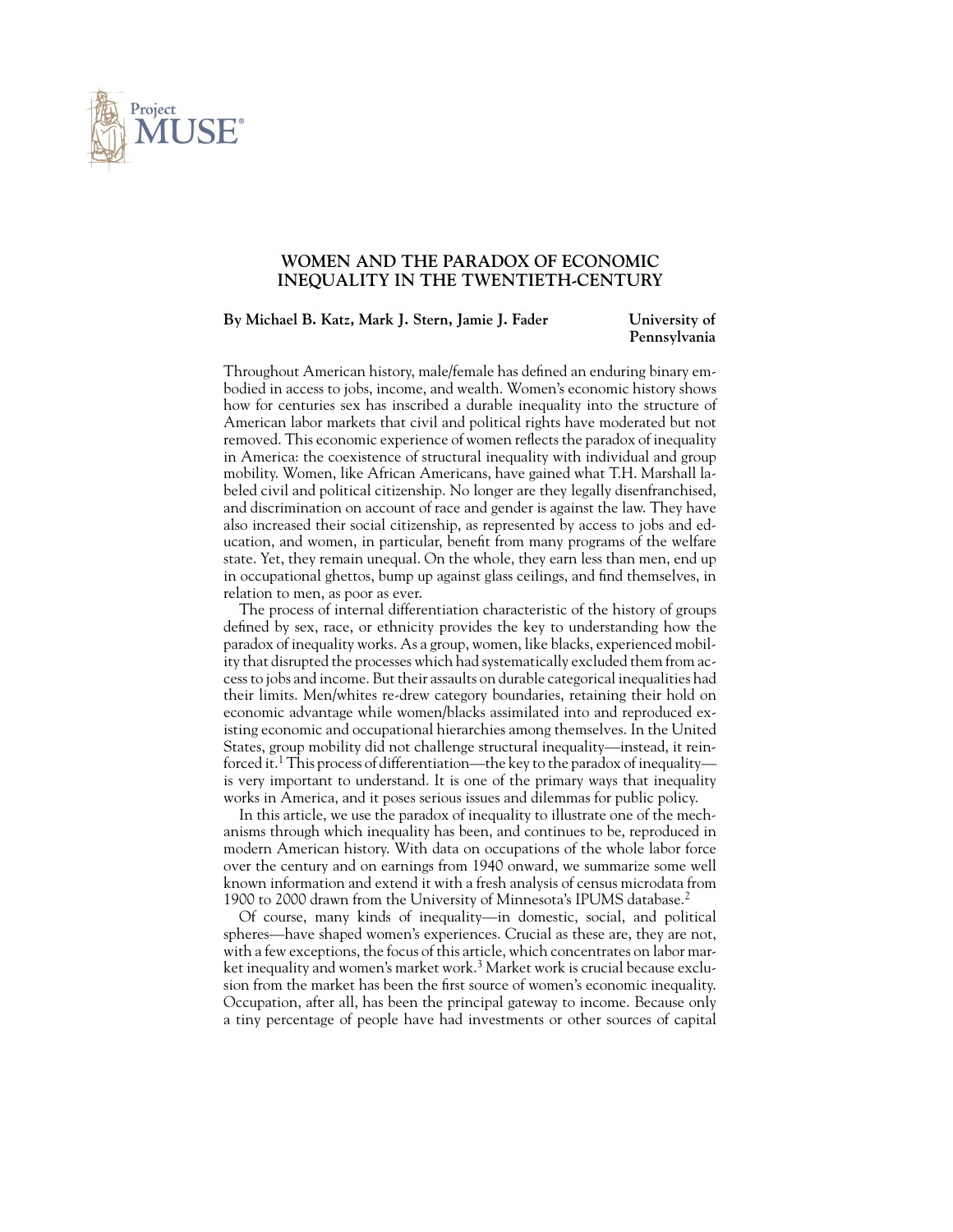with which to support themselves, most people without market work have been dependent on family and friends or on charity or the state.<sup>4</sup>

Even within the universe of market work, inequality is an idea with multiple dimensions. Its relations with sex, or for that matter, with race, ethnicity, or age, require examination from different vantage points—a point not appreciated or observed in most analyses of inequality. Here, then, we add a note to the methodological or conceptual study of inequality as well as to its substance. That is, we proceed by analyzing the relations among sex and inequality through four lenses: (1) *participation*—the share of women who worked; (2) *distribution* the kind of jobs women held; (3) *rewards*—the relative income they received; and (4) *differentiation*—the distance among women on scales of occupation and earnings. We end with a brief case history of occupation and income in the banking and credit industry, which encapsulates the major trends in the history of women's inequality in the twentieth-century.

#### *Participation*

The first question is, how many women worked? As simple as it sounds, the question is fraught with ambiguity and controversy. There is, first, the problem of defining "work" for women. Limiting work to employment for pay in the labor market excludes many of women's historic economic activities, such as labor on family farms, taking in boarders and lodgers, or domestic manufacture.<sup>5</sup> It is clear that the addition of domestic work alters trends in women's labor force participation derived only from the census's occupational statistics. With keeping boarders considered as work, married women's labor force participation did not change very much between the beginning of the twentieth century and World War II. But measured by occupation alone, it nearly tripled. (Figure  $1$ )<sup>6</sup> There is no right answer to the question these numbers pose: what is the correct way to calculate the labor force rates for women? Rather, the answer depends on the purpose. In this article, the goal is to study inequality. Therefore, the focus will be on *market* work, that is, work in the wage labor market, which is what the rates derived from occupation measure.

Of course, participation in market work is not an unambiguous measure. Women may have entered the wage labor market not because they wanted to but because they had to—only through wage-labor could the wives or widows of many workers assure their families adequate food, shelter, and clothing.<sup>7</sup> Whether women have worked on account of necessity or choice, they have found themselves excluded from the labor market, either entirely or from its best opportunities. Throughout the twentieth century, the history of women's relation to market work has been characterized by their segregation into a small fraction of jobs and by the prohibition of most married women from any labor force participation at all. Women have attempted to reconstitute labor markets along less gendered lines by attempting to break through these exclusionary practices and dismantle barriers, and their assault on labor market inequalities composes a major strand in their modern history. From whichever perspective one views women's relation to the wage-labor market, however, the theme remains inequality whether the inequality of women forced by necessity into low-wage, dead-end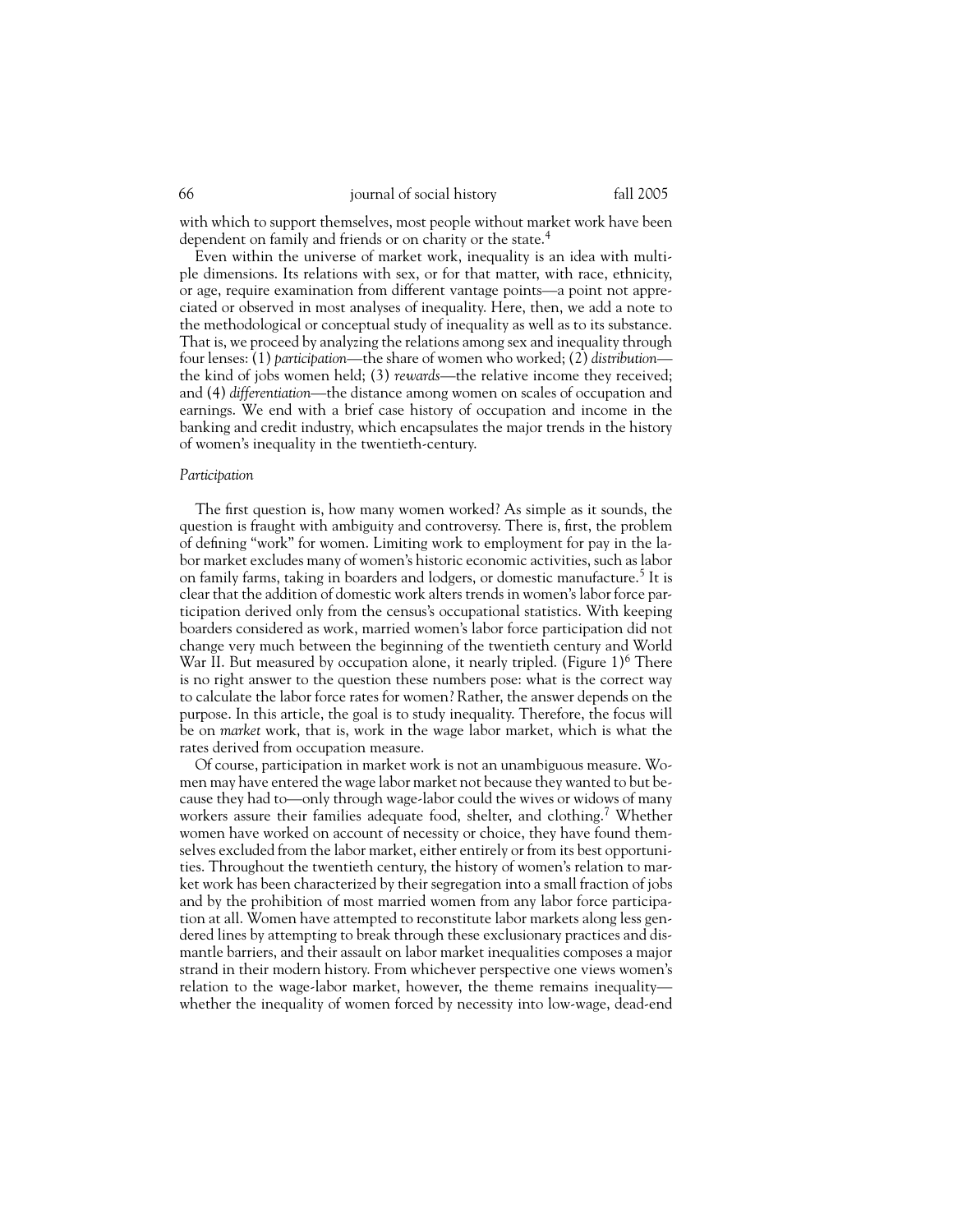

**Figure 1 Female Labor Force Participation Rates by Marital Status, 1880–2000**

Source: Matthew Joseph Sobek, "A Century of Work: Gender, Labor Force Participation, and Occupational Attainment in the United States, 1880–1990," Ph.D. dissertation, University of Minnesota 1997, p. 87.

jobs or excluded from participation in the labor market and access to its best rewards.

The increased participation of married women in market work constitutes the most important and dramatic development in the history of women's employment in the twentieth century. (Figure 1) In 1900, about 6 percent of married women were in the paid labor force; by 1990, the figure had multiplied nearly 10 times to 59 percent, where it remained in 2000. The first great burst of women into market work happened in the two decades after 1940. In those years a great barrier to married women's market work—the prohibition against employing married women in many white-collar industries and in teaching began to crumble in the face of labor shortages and the demands of educated women.<sup>8</sup> Nonetheless, in 1960 paid work was still a minority experience for married women—3 of 10 were in the workforce. By 1980, the proportion had nearly reached a majority; by 1990 it was the norm.<sup>9</sup> Single women, of course, always were in the workforce more often than those who had married, but the difference between single and married women narrowed over the century.<sup>10</sup>

The intersection of history and experience becomes even more vivid with women's labor force participation considered by age cohorts. Only a relatively small fraction of married women born before the start of the 20th century—in terms of the data here the pre-World War I cohorts—participated in market work at any age. Among women born in 1915 and 1925—mothers of the baby boom—the situation had changed markedly. Many more of them worked, and their labor force participation increased until their late 40s or early 50s. At age 25, 20 percent of married women born in 1925 had entered market work—a fraction that swelled to 42 percent when they were 35 years old and 60 percent at age 45, when for the most part their children had left school. It was among these women born between the cusp of World War I and the middle of the Great Depression—women with more formal education than any previous cohorts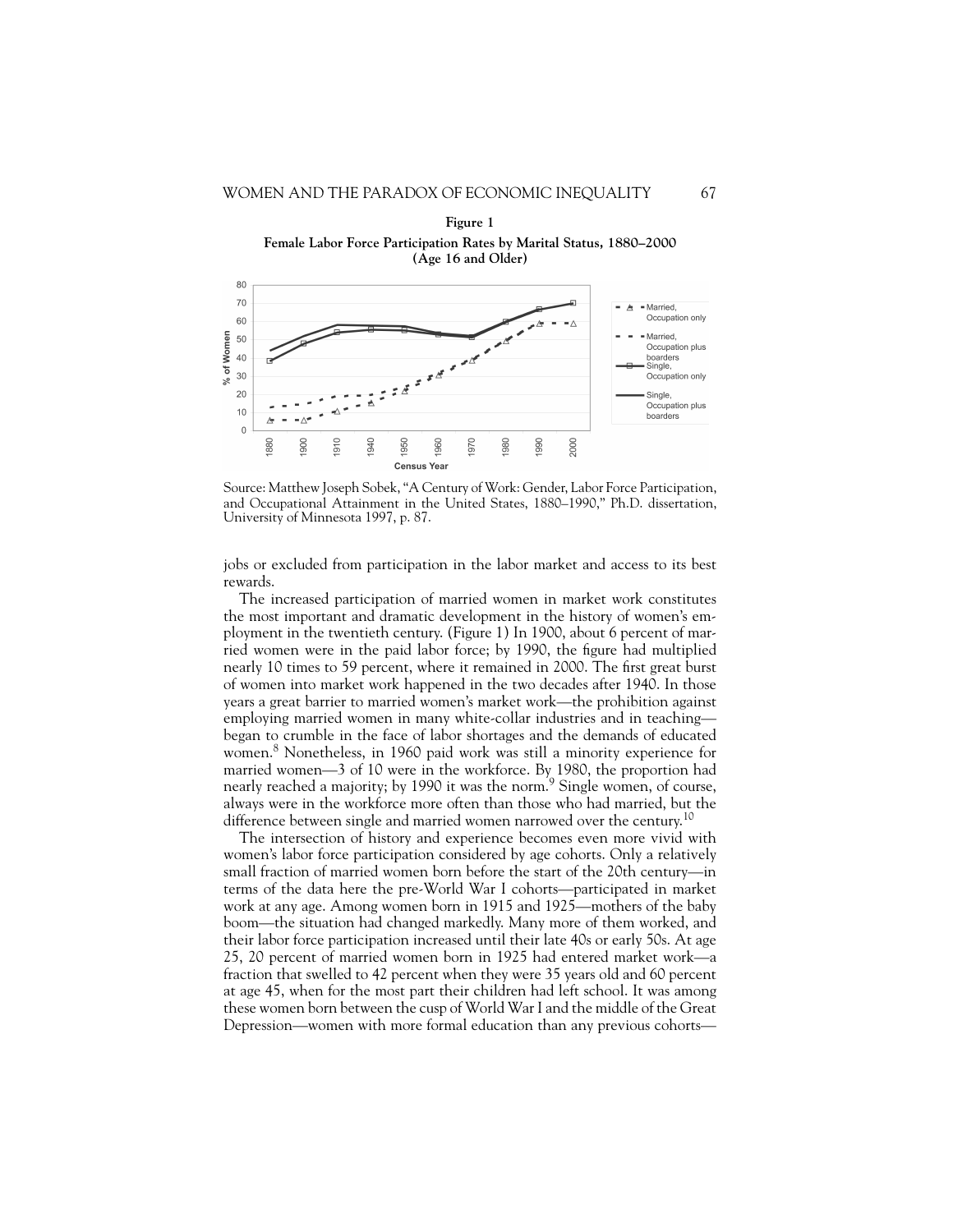that the combination of marriage with market work *at some point* became an expected practice. Among married women born later in the century, market work started at younger ages, or, more accurately, did not end with marriage and childbirth. It was, in fact, nearly universal. Among the post-World War II cohort, 38 percent of 25 year old married women born in 1945, 59 percent born in 1955, and 70 percent born in 1965 worked. These were the first cohorts of women to combine motherhood of young children with paid employment.<sup>11</sup>

Education played a key part in the surge of married women into the workforce partly because of the increased number of jobs that demanded advanced education—health care, which, below the level of physician, women dominate, is one example—and partly because educated women sought work outside the home commensurate with their training and skills. Throughout the twentiethcentury, in fact, women in the labor force had stayed in school longer than men.<sup>12</sup> More than half the working women born in the 1910s had at least a high school education (12 years of schooling), a fraction only reached by men born in later decades. These distinctions persisted: women workers born in the 1960s, for instance, had attended college more often than men. (Figure  $2)^{13}$ Clearly, the supply of educated women demanding employment had become a powerful force driving women's increased participation in market work. Demographic shifts also impelled women into the workforce. Later marriages, more divorces, and rising numbers of single-parents gave women new reasons to support themselves both before and during marriage. Important, too, was consumption. Women of the baby boom cohorts, raised in the prosperous 1960s and early 1970s, expected a rising standard of living. But with male wages stagnating, few men could provide it, and women's earnings became the only road to increased family prosperity—indeed, in many cases the only road to family economic survival.<sup>14</sup>



**Figure 2**

Source: Steven Ruggles and Matthew Sobek et al., Integrated Public Use Microdata Series: Version 3.0 Minneapolis: Historical Census Projects, University of Minnesota, 2003 http://www.ipums.org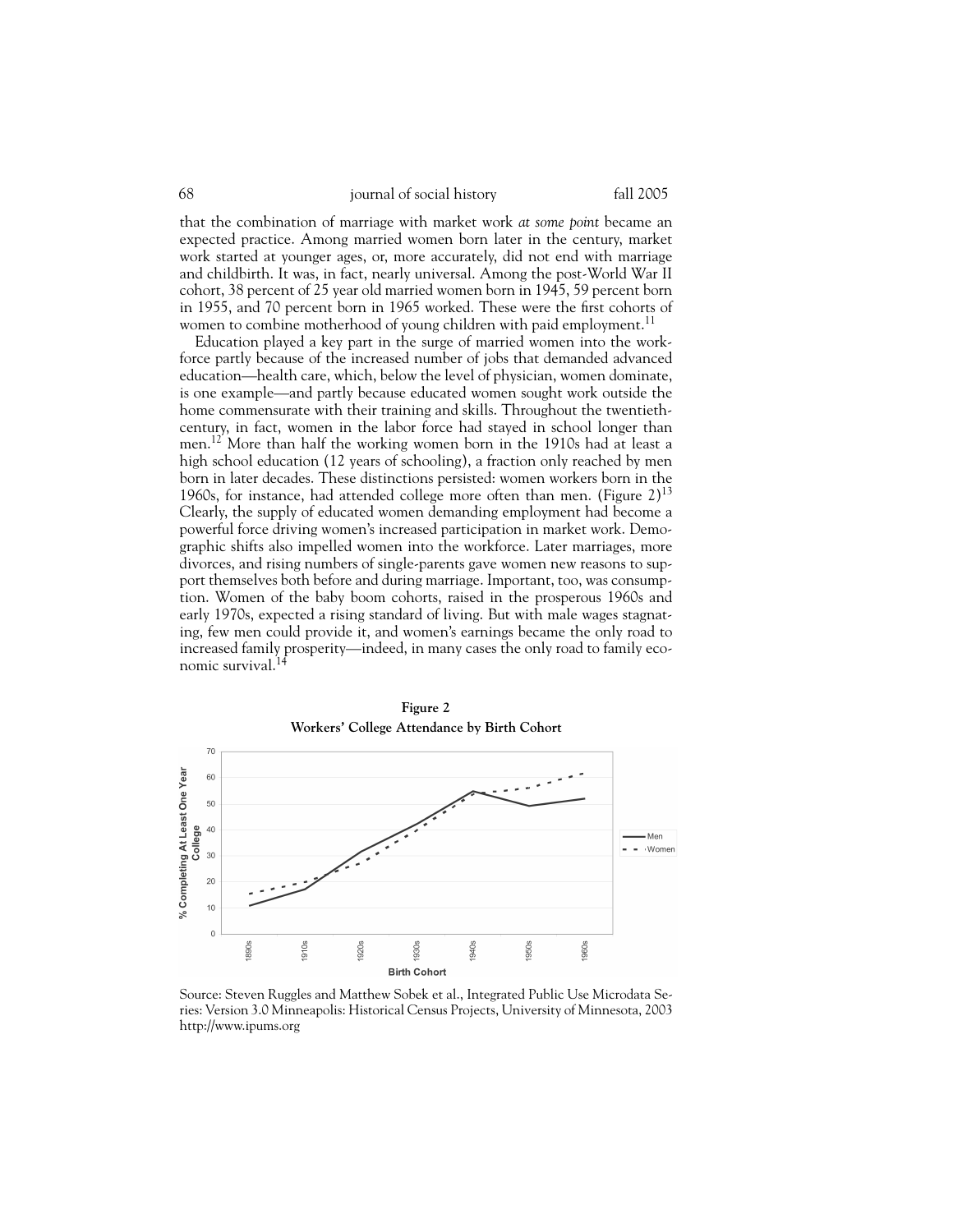As a result, the American labor force looked very different at the beginning, middle, and end of the century. In 1940, only about one-quarter of the labor force consisted of women. By 2000, the proportion had reached 46 percent. In 1940, 48 percent of the female labor force consisted of women who had never been married; in 2000, that fraction had dropped to about one-quarter.

Generalizations about labor force participation rates gloss over the differences among women divided by race, ethnicity, and geography. [We discuss some of these elsewhere]. Here, however, one of them cannot be entirely put aside: the different experiences of black and white married women. Married black women, as is well known, always engaged in market work more than married white women.<sup>15</sup> But, in the course of the twentieth century, the differences among cohorts of white and black married women narrowed sharply as married white women entered the labor force. Among women born in 1895, 25 year old married black women were about 5 times more likely than their white counterparts to work. Among those born in 1935, the difference had dropped to 13 percent and for those born in 1975 it was 7 percent.

In one way, however, the labor market participation of white and black women went in opposite directions. This was the experience of women-on-their-own (women with an absent spouse, formerly married women, or those who had never married). In 1950 and 1960, young white women-on-their-own began to work more than black women. (Figure 3) In fact, the labor force participation of black women-on-their-own began to fall until 1970 when it turned upward. In 2000, though, it still remained below the rate for white women. Why did this happen? It did not result from the shift of black women out of agriculture. For it happened among women regardless of whether they lived on farms.<sup>16</sup> Nor was it because the availability of welfare allowed some unmarried black mothers to withdraw from the labor force.<sup>17</sup> Rather, job opportunities for black women declined when domestic labor nearly disappeared as a mass occupation. At the same time, black women more often than white lacked educational quali-



**Figure 3 Labor Force Participation of Women Age 25 by Race and Spouse Present, 1900–2000**

See Figure 2 for source documentation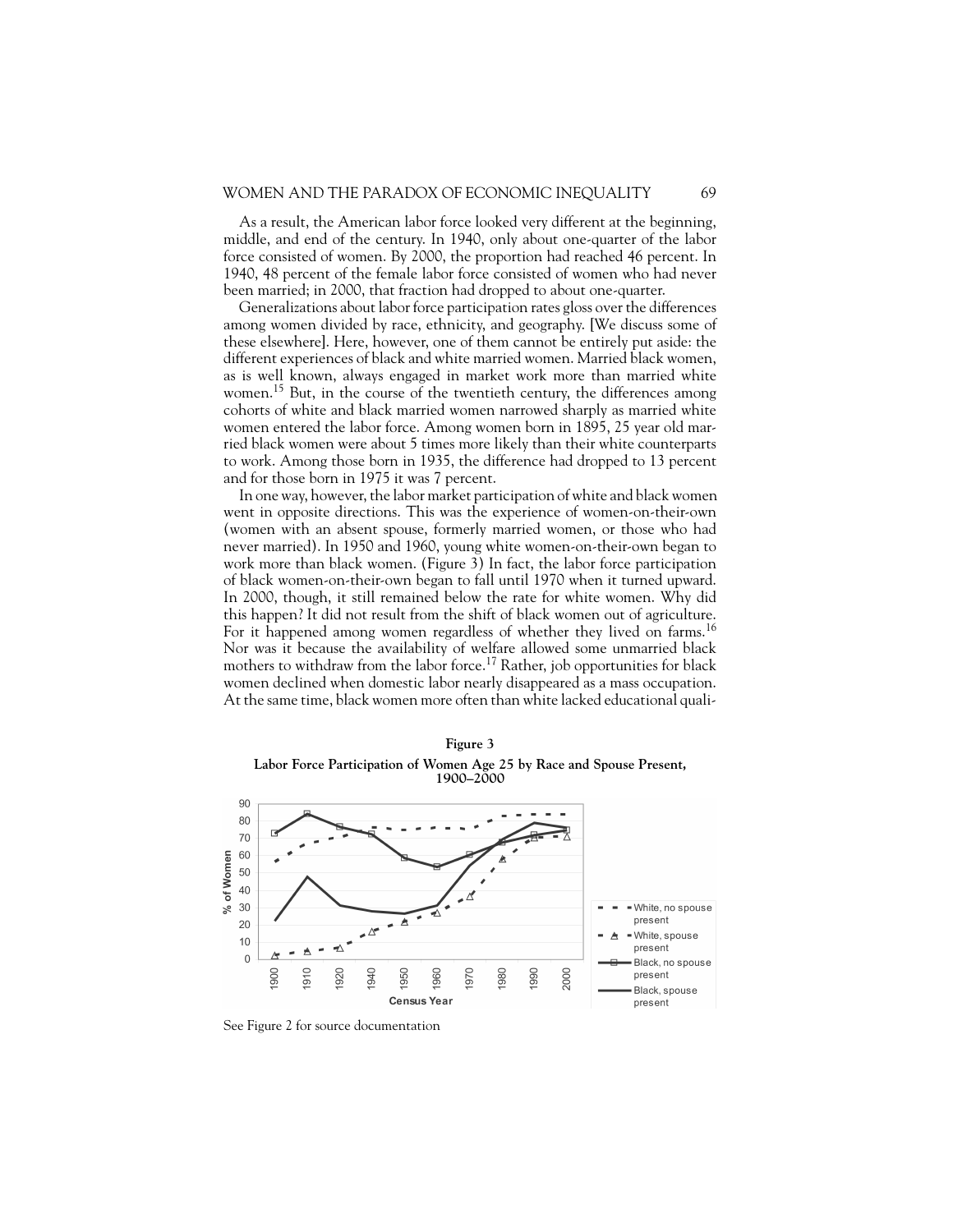fications for jobs that required advanced skills, and they may have met discrimination in hiring. The problem with the discrimination argument is that racism should have been a more powerful influence earlier in the century. However, when most of the jobs open to black women were in domestic service or agriculture, race worked in their favor: these were the jobs for which they were preferred. Conversely, limited education left a large number of them less ready for the clerical and, after 1980, managerial and professional jobs, into which women were moving with astonishing speed. (See below) Indeed, black working women born before the 1940s had received much less education than their white counterparts. The great majority of black women in the labor force born in the 1890s—82 percent—had spent 8 years or less in school compared to 50 percent of white working women. (After mid-century, educational attainment soared among both white and black women, with black women making spectacular gains that greatly reduced the difference between them and white women. But until late in the century, most adult black women had far less education than white women.<sup>18</sup> ) Instead of moving into newly opened clerical and managerial jobs, many black women found employment in contingent work, or in jobs with poor working conditions. As a consequence, they left jobs more often or were laid off more frequently than white women.<sup>19</sup> Adding to their problems, a great many of the rising number of unmarried black mothers lacked child care and other supports necessary to hold a job. In fact, one researcher estimates that the proportion of unmarried mothers among African American women explains from 53 percent to 68 percent of the employment gap between black and white women. $^{20}$ 

#### **2. Distribution**

With exclusion from market work an index of inequality, the situation of women—notably married women—improved dramatically during the twentieth-century. But all work is not equal. Thus, the question is, what kinds of jobs did women hold? Here the picture is mixed. One can view the glass as half empty or half full. Women's occupational history, in short, reflected the paradox of inequality—mobility coupled with persistent inequalities that resulted in differentiated experiences among women divided by race, ethnicity, and class.

Consider the major trends. First, work as a domestic servant—women's major occupation outside of agriculture early in the twentieth-century—dwindled to insignificance by the end of the twentieth century. Indeed, in the late 19th and early 20th centuries, the rise of clerical work dominated the story of women's entrance into new kinds of work. It was for a very long time the only new female occupation that did not represent an extension of women's traditional work taking care of children, tending the sick, or minding the home.<sup>21</sup> The proportion of working women engaged in clerical work (using the 1950 census occupational classification) rose from 9 percent in 1910 to 35 percent in 1970 before falling back to 31 percent in 1990 and 30 percent in 2000 as women entered other forms of work. (Figure 4)

The increased importance of clerical employment highlights two trends in white-collar office work: first was its feminization. In 1910, 66 percent of clerical workers were men. By 1950, the proportion had dropped to 37 percent and in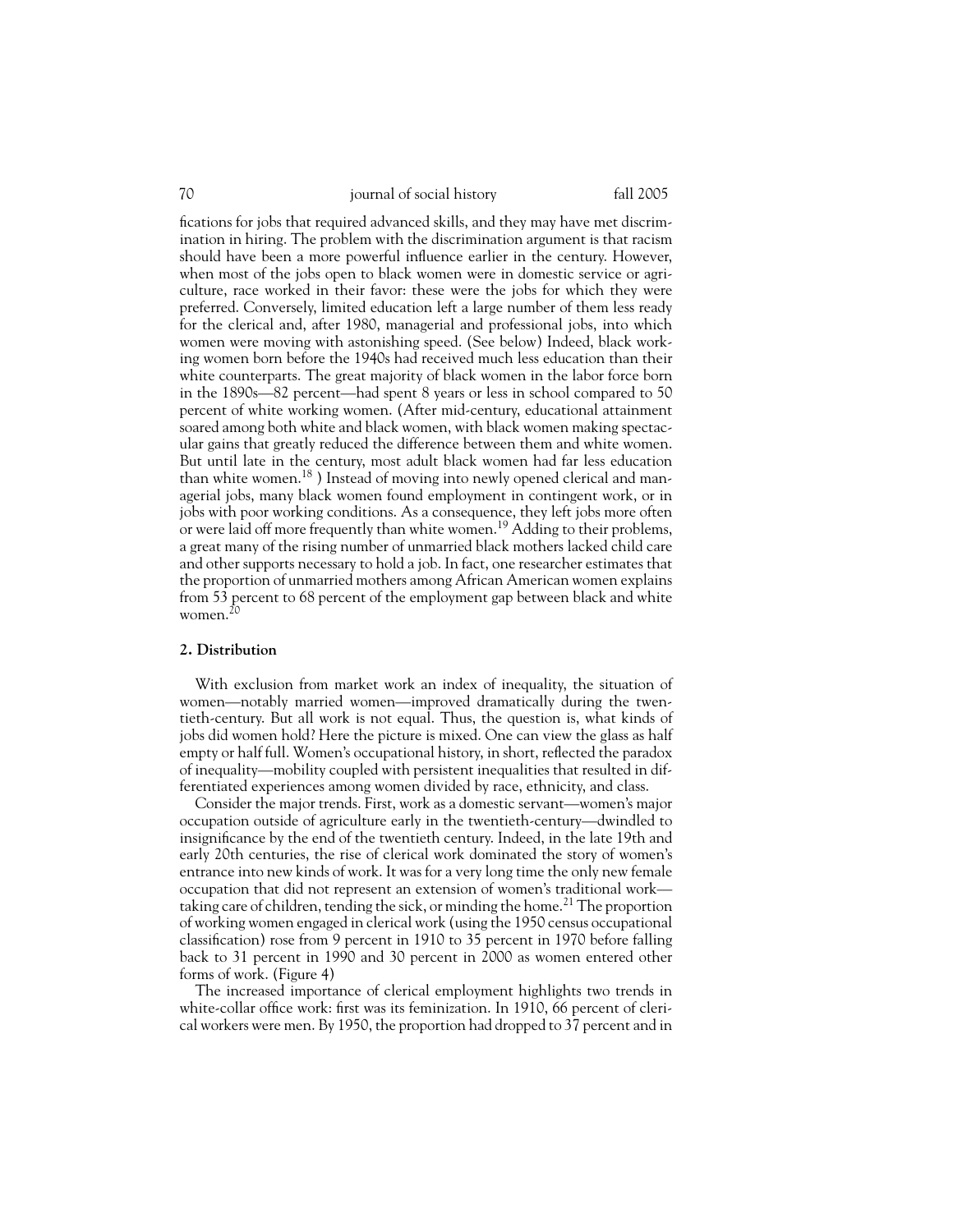



See Figure 2 for source documentation

2000, it was 24 percent. Three occupational categories—bookkeepers; stenographers, typists, and secretaries; and clerks—composed the bulk of most clerical jobs, and they feminized at different rates. In 1910, 38 percent of bookkeepers, 85 percent of stenographers and typists, and 18 percent of clerks were women. Women became a majority of bookkeepers between 1910 and 1920 and of clerks in the 1950s. By 2000, 96 percent of stenographers, 89 percent of bookkeepers, and 72 percent of clerks were women. One other branch of clerical work was feminized from the start: in 1910, 90 percent of telephone operators were women—a fraction that persisted throughout the century.<sup>22</sup> In part, but only in part, the shift of women into clerical work responded to changes in occupational structure—the growing prominence of office work in the economy. But women's clerical employment grew at nearly twice the rate of clerical work itself. And it outstripped overall job growth among women.<sup>23</sup> The important point is that the feminization of the office represented a "real" shift in women's work, not simply a response to compositional changes in workforce demography or occupational structure.

Second, clerical work no longer served as the first step on the ladder into management. It became, instead, a largely permanent status identified not by decision-making but, rather, by the exercise of routinized skills.<sup>24</sup> In the 1880s, technological change—the widespread adoption of the typewriter which had been patented in 1868—transformed clerical work. Other new technologies, however, soon followed: "The cash register was patented in 1879, dictating machines and stereotypes in the 1880s, the mimeograph machine in 1890, the Hollerith machine which was used to tabulate the 1890 census, a full-listing adding machine ... in 1892, and the first front strike typewriter in 1895." In the 1910s, "a second great wave of office machine invention took place." A list of the machines commonly found in American offices in 1919 included 30 items, none of which had been available before the 1880s. Machines facilitated the standardization of tasks. "By the early years of the twentieth century clerical work, which had been described in 1871 as requiring 'knowledge of languages, skills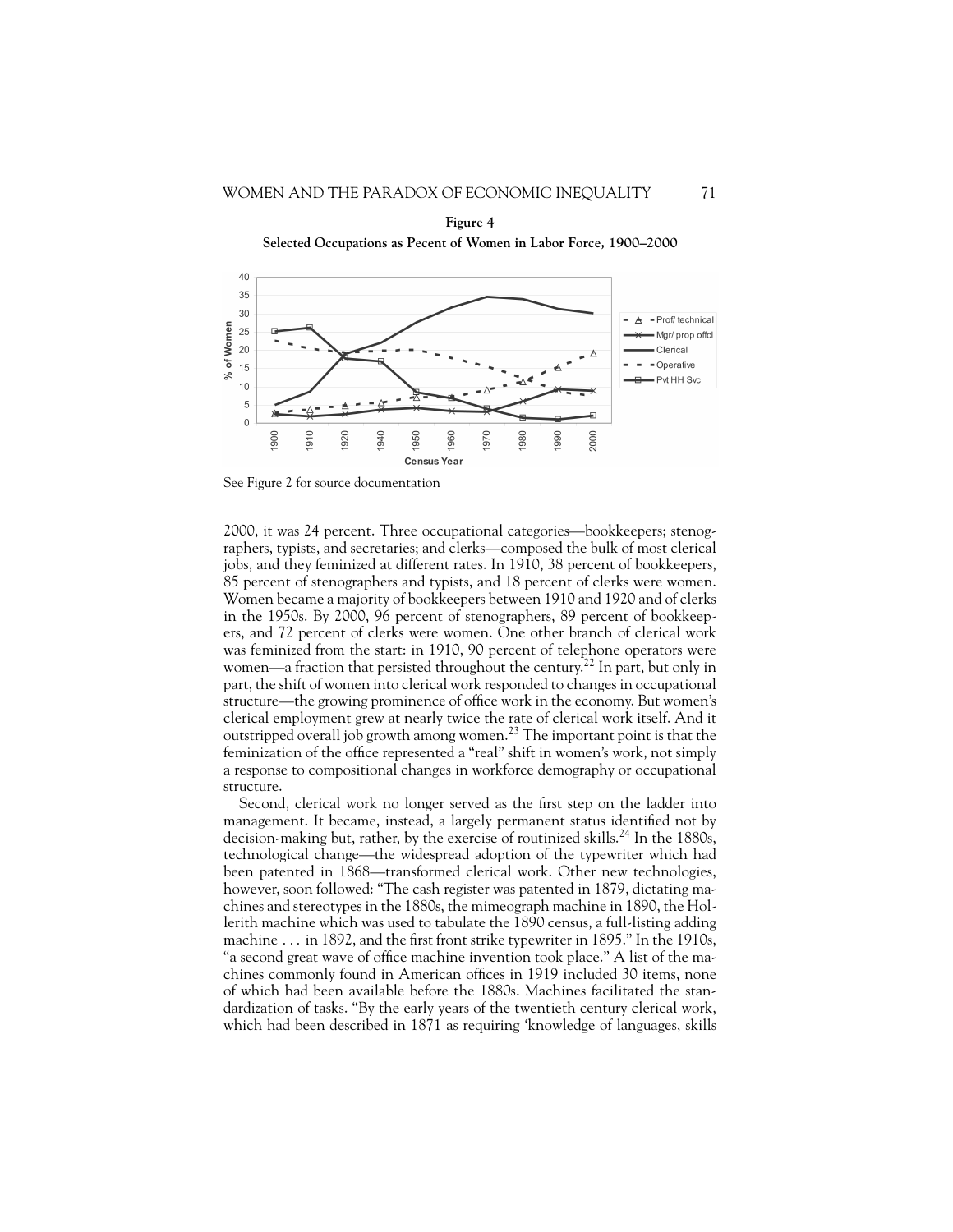in accounts, familiarity with even minute details of business, energy, promptitude, tact, delicacy of perception' had become, for the majority of office workers, routine and mechanical."<sup>25</sup>

However, for many office workers clerical work prior to the introduction of machines also was dull and routine, and most of the men who worked as clerks spent the bulk of their time copying correspondence and other documents. The main skill they needed was good penmanship. In the long run, office machines may have routinized clerical work, but in their early years, the skills demanded by the typewriter and adding machines were new and challenging. Thus, women did not take over clerical work because it became less skilled. More to the point was the conjunction of rising demand—the sheer increase in the number of office jobs to be filled in the late nineteenth and early twentieth century—with the availability of young women who wanted work. Young women, increasingly high school graduates, wanted work commensurate with their educations. Clerical wages were good compared to other available jobs; unemployment was low; working conditions usually were clean and safe, and the status was relatively high.<sup>26</sup> At the same time, young men educationally qualified for clerical jobs increasingly went on to college or sought jobs in management while employers, who could absorb only a fraction of male clerks into managerial positions, worried about what to do with them in the long run and looked for workers whose tenure on the job would be temporary. Young women, therefore, were ideal: they were cheap, available, and educated, and they understood that they would leave when they married.<sup>27</sup> However, argues sociologist Samuel Cohn, they did not make equal inroads into the offices of all industries. Industries where the cost of labor was low compared to the cost of capital—where clerical workers composed a small proportion of the workforce—felt less pressure to feminize their office staffs than did industries where the cost of clerical work ate into profits.

Throughout the twentieth-century, relatively few women worked in skilled manual crafts or as unskilled laborers. Semi-skilled factory work as operatives was, however, increasingly important through mid-century.<sup>28</sup> Self-employment also remained a minor theme in women's work experience. In 1920, 12 percent of working women were self-employed. After an increase in 1940 and 1950 probably the result of unusual conditions during the Great Depression and War—self-employment settled back to around 4 percent until the 1980s: it rose to 6 percent in 1990 and then increased to 7 percent by 2000. The stability in the fraction of self-employed women, however, masks changes in the kinds of work they performed. The first theme is differentiation: self-employed women entered a much broader array of occupations throughout the century. The second theme is the changing nature of work. In 1910, two-thirds of self-employed women were domestics of one sort or another.<sup>29</sup> By mid-century, domestic proprietorship had nearly disappeared, its place taken by other forms of business—for the most part, small retail concerns (46 percent) and beauty parlors (10 percent).<sup>30</sup> By the last decades of the century, women who supplied independent business services and temporary workers (defined as independent contractors) had risen to prominence among self-employed women. Owners of other businesses joined by independently-employed teachers of one sort or another also remained important components.<sup>31</sup>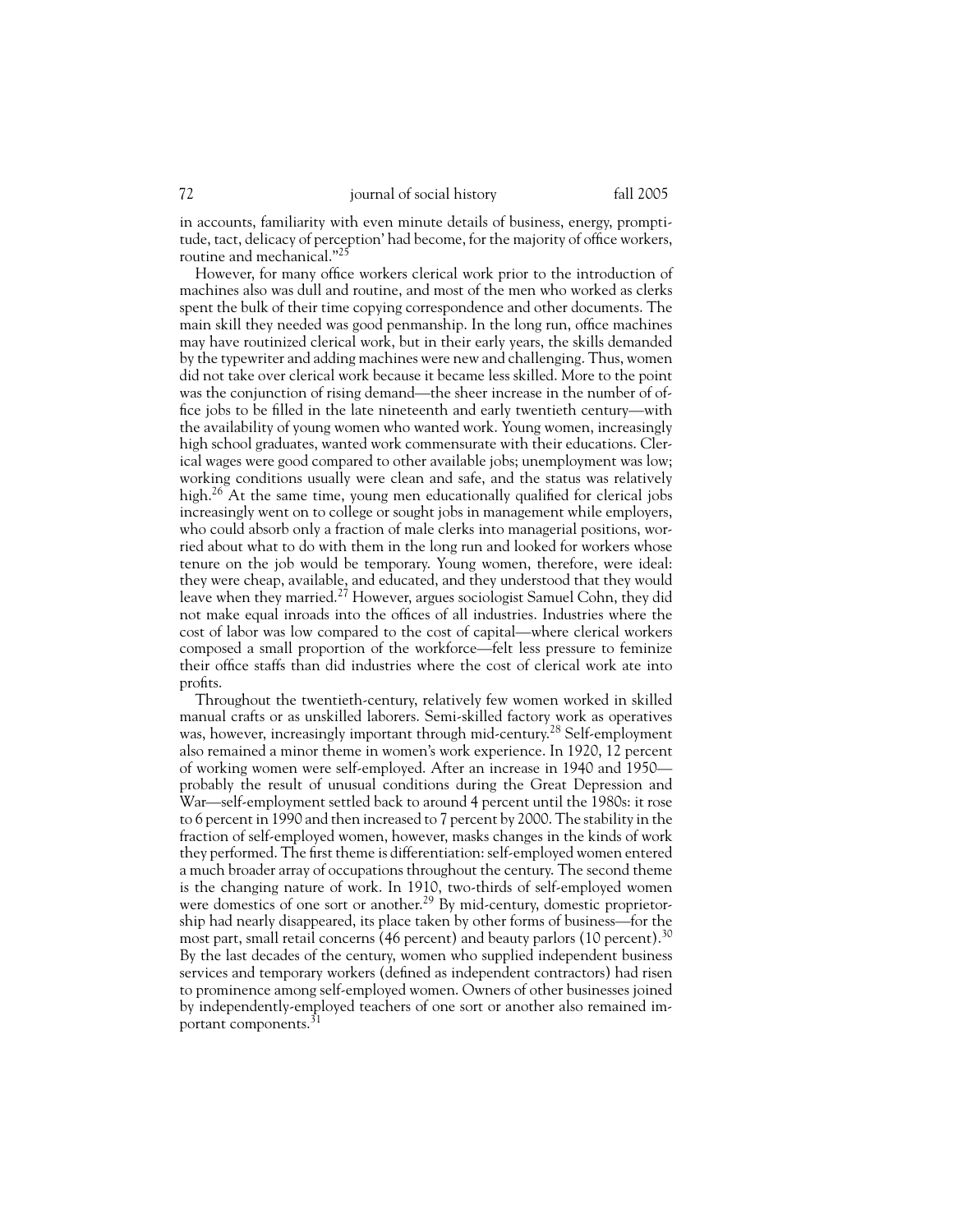Unlike self-employment, jobs in management became much more common. Between 1970 and 1990, women finally made inroads into managerial positions. "The increasing representation of women among the ranks of managers," writes sociologist Jerry Jacobs, represents "the most dramatic shift in the sex composition of an occupation since clerical work became a female-dominated field in the late 19th century."<sup>32</sup> Unlike the feminization of clerical work, the movement of women into managerial and professional work was facilitated by the state: the Equal Pay Act of 1963, Title VII of the 1964 Civil Rights Act and the formation of the Equal Employment Opportunities Commission, and other measures mandating affirmative action.<sup>33</sup> Equal Employment measures and Affirmative Action proved especially important in increasing the proportion of black women in public jobs.<sup>34</sup> The proportion of women working as managers multiplied roughly 3 times, from 3 percent to 9 percent across these decades. (Figure 4) As a result, women began to close the gap with men.<sup>35</sup> The share of managers who were men declined from 86 percent in 1950 to 61 percent in 2000. Between 1960 and 2000, the share of women among professionals (excluding teachers) increased as well—from 35 percent to 51 percent. (Women always dominated teaching: throughout the century their fraction of teachers fluctuated between 72 and 84 percent.) Thus, the share of women who were either managers or professionals more than doubled from 12 percent in 1970 to 28 percent in 2000. (Figure 4) Together with women in teaching, clerical, and sales jobs, they made up about 72 percent of the female labor force compared to about 40 percent in 1920.

Among managers and professionals, however, jobs were not divided evenly by sex. Men still dominated the best work. After a study of jobs, authority, and earnings among managers, Reskin and Roos conclude:

Women managers were concentrated near the bottom of chains of command; they tended to supervise workers of their own sex, consistent with conventions that women should not supervise men; they were substantially less likely than men to exercise decision-making authority; and their involvement in decision making was largely confined to offering input into decisions that men made. $36$ 

Even with teachers excluded, stratification by sex among professionals remains strong. Since early in the century, women have dominated the human services professions (nurses, librarians, social workers, and so on). (Figure 5) In 1910, they composed 81 percent and in 2000, 78 percent. At the same time, while their share of the most prestigious professions rose, they remained a minority, and they also remained a minority among scientific and technical professionals, increasing their share from 1 percent in 1910 to 20 percent in 2000. They did better, however, in some other categories, although, again, ones that offered less prestige, pay, and authority. Women remained close to parity with men among arts and entertainment professionals; they increased their representation in business service professions from 0 in 1910 to 58 percent in 2000 and among technicians from 27 percent in 1920 (the first year with data on the category available) to 57 percent in 2000. (Figure 5)

Two other points about the distribution of women in jobs are important. First, sharp as these figures for occupational segregation are, they underestimate the concentration of women in various kinds of work. The reason is that they rest on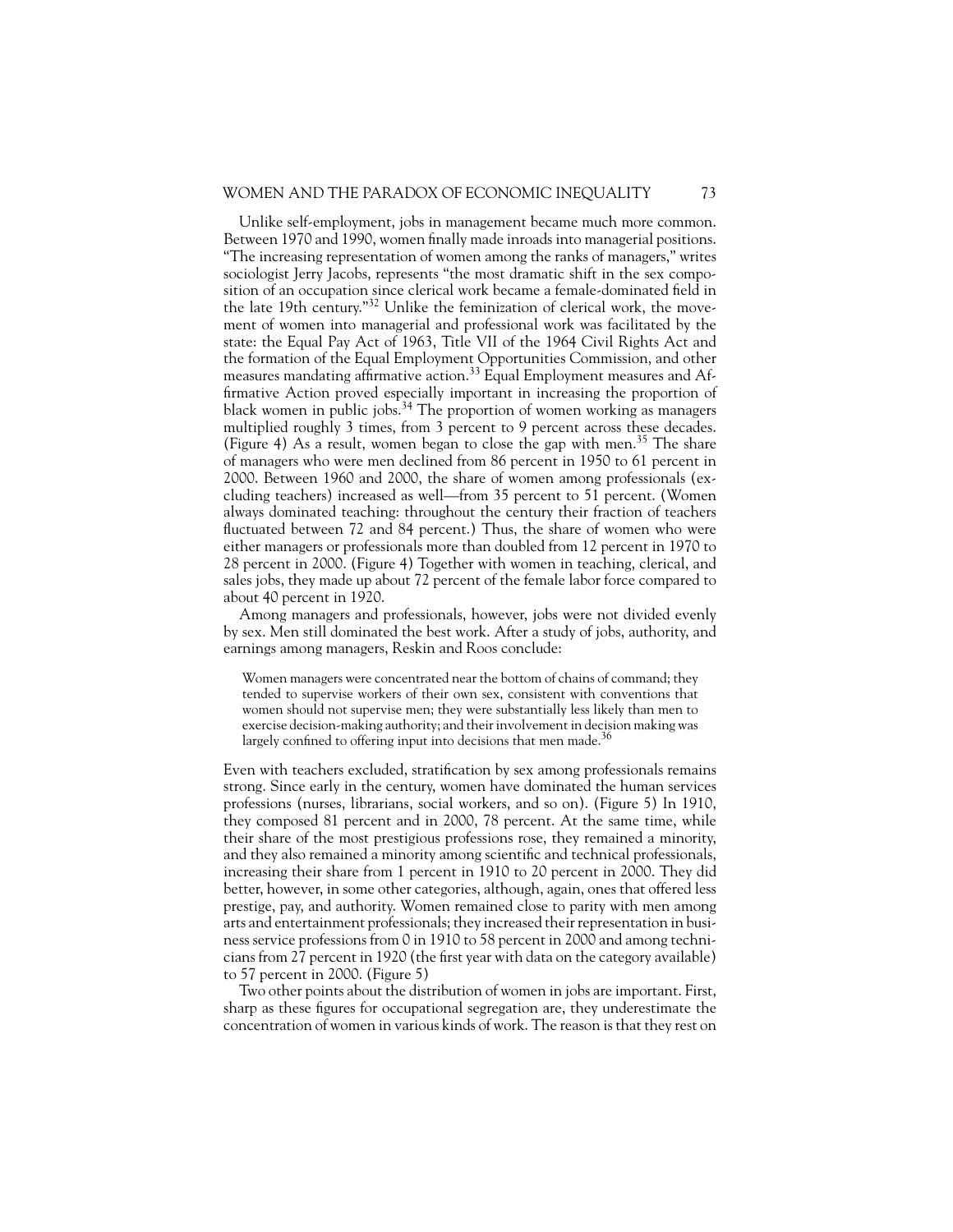

**Figure 5 Proportion of Women in Selected Professions, 1900–2000**

See Figure 2 for source documentation.

broad occupational categories rather than on specific jobs. Broken down by jobs, occupational segregation appears even more intense. A study by Tomaskovic-Devey illustrates the point. Using a large sample from North Carolina, he found that "the average man in North Carolina is in an *occupation* that is nationally 27% female, but he holds a job that is only 8% female. The average woman is in an occupation 65% female, but a job that is 88% female."<sup>37</sup> These figures have huge consequences, he shows, because of their impact on earnings. Two processes—the allocation of women to segregated jobs and the devaluation of jobs dominated by women—account for 75 percent of the gap between the earnings of men and women in his sample. The other point about this history of occupational segregation is more optimistic: the movement of women into new kinds of work represents real change, not just a response to structural shifts in the economy. Sociologist Suzanne M. Bianchi calculated indexes of occupational dissimilarity between men and women for 1970, 1980, and 1990 and decomposed changes into those accounted for by desegregation and by structural shifts. She found that 75 percent of the growing similarity in the work of women and men resulted from occupational desegregation and 25 percent from structural shifts.<sup>38</sup>

Given the persistence of occupational segregation, it is not surprising that a number of major industries remained highly segregated by sex. Others underwent striking change. Thus, mining, construction, logging, and work in steel mills and blast furnaces remained 80 percent to 90 percent male throughout the century as did employment in the railroad industry, trucking, taxi, water, and garbage industries and automobile repairing. Women, by contrast, remained at least 40 percent of conventionally female industries, mainly in apparel and textile manufacturing, personal and household service of one form of another, some varieties of retailing, education, and hospitals (as nurses). The largest list of industries, however, consists of the ones in which women gained a substantial presence during the century, increasing at least 20 percentage points as a share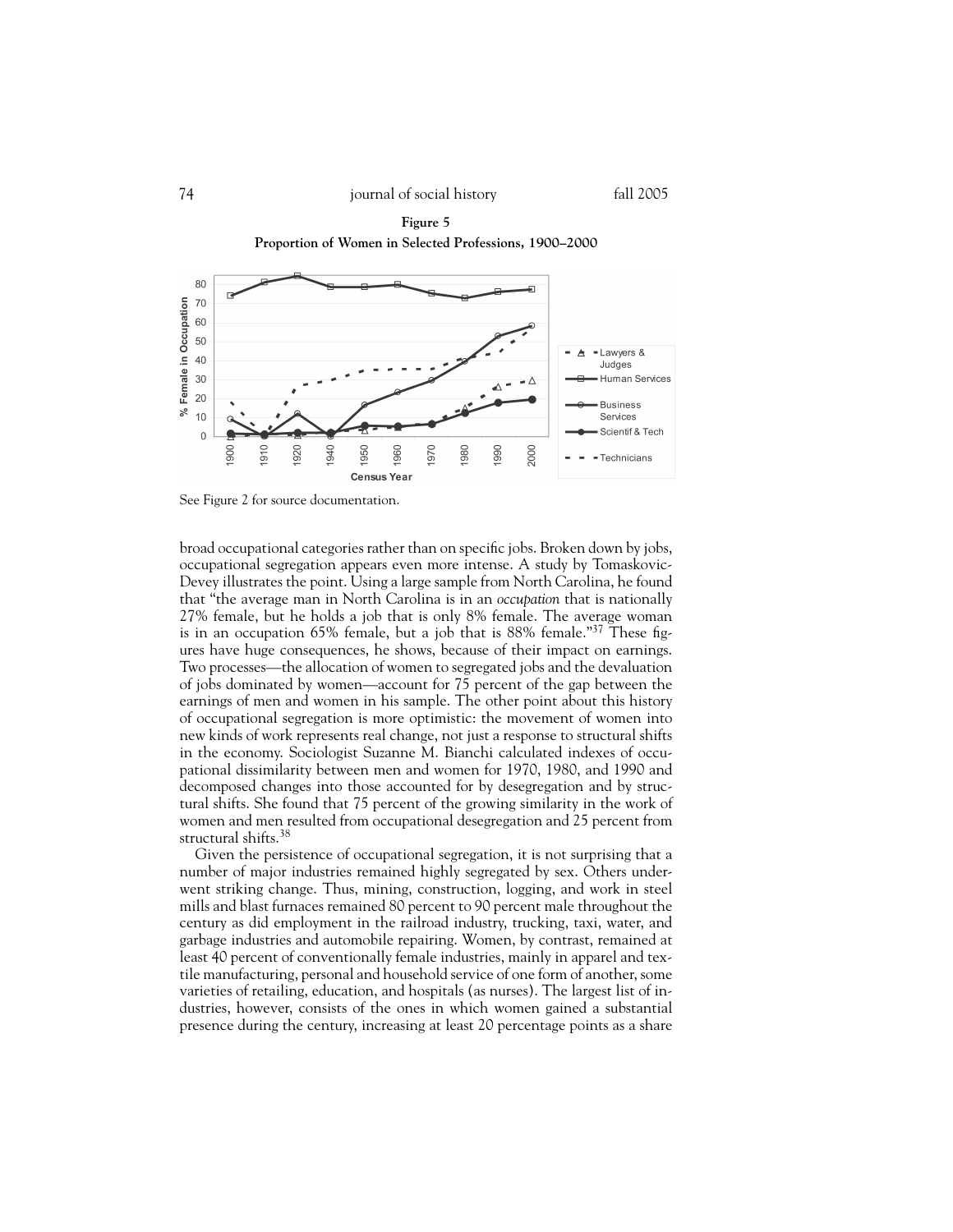of the workforce. These included some forms of manufacturing, many forms of retailing, commerce, the professions, leisure and recreation, and public administration: in short, all types of industries except those requiring heavy labor or a few, such as truck driving, where men by one means or another managed to retain a strong hold or where employers felt less compelled to replace them with women.

Women made especially large inroads into the world of commerce, a result reflected in the number of them in clerical and, after 1970, managerial occupations. In banking and credit, the fraction rose from 10 percent to 48 percent at mid-century to 69 percent in 2000; in insurance from 25 percent to 44 percent to 65 percent. There were similar spikes in security and brokerage services and in real estate, advertising, and accounting, auditing, and bookkeeping. These trends should be interpreted cautiously. To be sure, women held many more managerial jobs in these industries, but they also made up the foot soldiers—the secretaries and clerks who performed routinized work in the new white collar factories. In 2000, for instance, 63 percent of women in the banking and credit industries held clerical jobs.

What explains the inroads made by women into so many occupations after 1970? The answer, Reskin and Roos argue, lies in the intersection of changes in labor queues—the attractiveness of women as workers to employers—and job queues—the attractiveness of jobs to women. "The fundamental reason for women's disproportionate entry into new occupations," they stress, was "a shortage of male workers." In some occupations, men were unavailable because the service sector had expanded so rapidly that demand had exceeded the supply of men with the right qualifications. At the same time, often a combination of automation and reduced pay had rendered many jobs unattractive to men who looked elsewhere for work. Thus, the movement of women into new forms of work did not take jobs away from men. Women entered occupations that were expanding—where the number of openings was increasing—and/or ones that "were no longer worth preserving as male territory."<sup>39</sup>

In this situation, employers turned to women for a variety of reasons. Antidiscrimination legislation and law suits filed by women against employers coupled with government affirmative action regulation made discrimination costly. In some occupations, too, newly automated tasks seemed extensions of "women's work"—as in the introduction of keyboards that resembled typewriters or the emphasis on communications skills in dealing with clients. Women were sought, too, in occupations where the clients were, increasingly, other women. And, with the pressure of competition from de-regulation at home and globalized industry abroad, many employers looked for ways to cut costs. Because they would work for less pay, women suddenly became much more attractive. Women responded readily to increased employer demand. Anticipating opportunities, confident of the impact of affirmative action and public opposition to discrimination, many enrolled in M.B.A. programs and other varieties of professional training hitherto dominated by men. As women entered new forms of work, their presence created a virtuous circle that led to the employment of still more women. Employers less often preferred men, the sex-typing of many forms of work eroded, women used their informal networks to get jobs for other women, and some men "fled  $\,\dots\,$  feminizing jobs  $\,\dots\,$  "<sup>40</sup>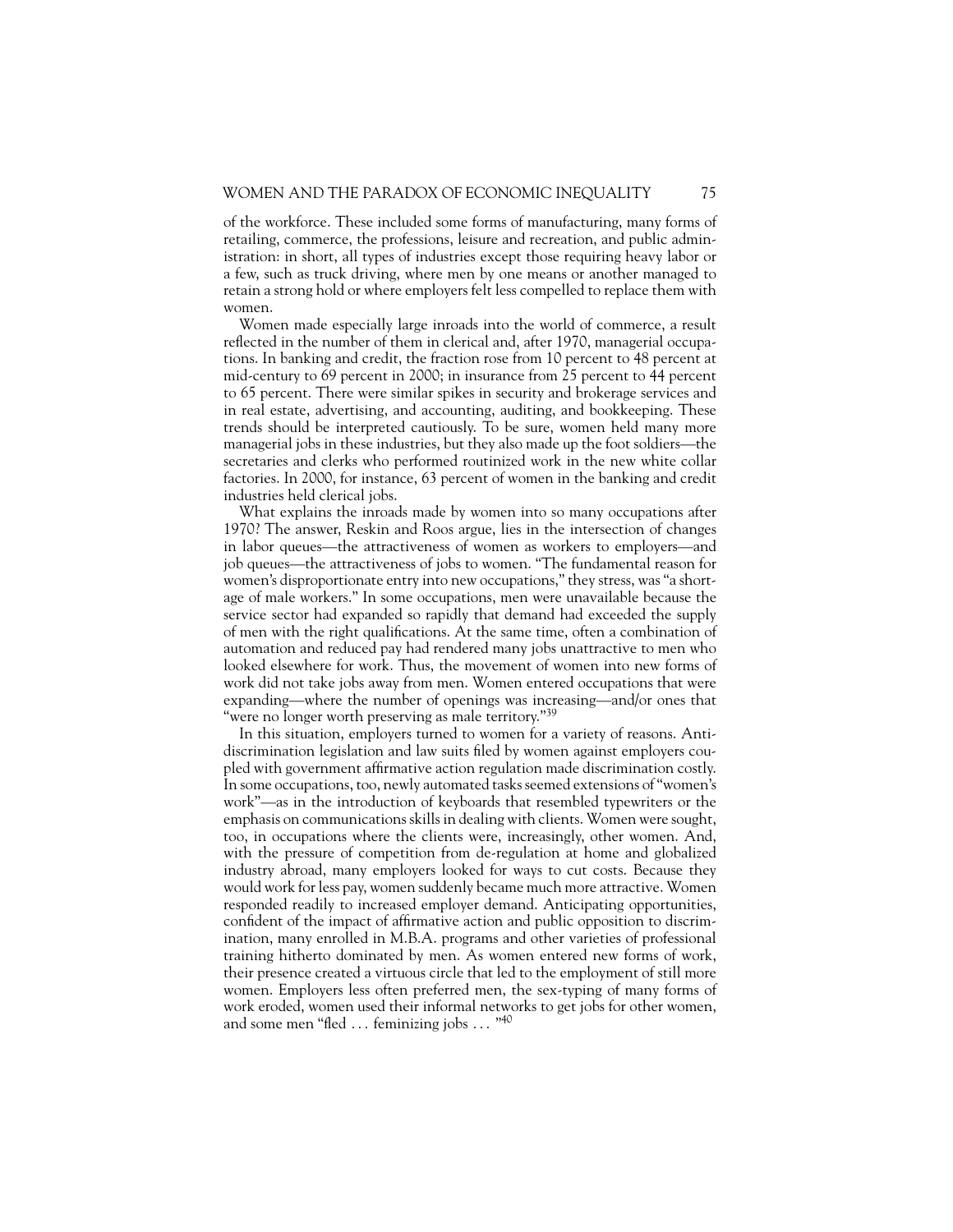#### **3. Rewards**

How should we assess women's occupational and industrial changes during the twentieth-century? On the one hand, these patterns point to continued occupational segregation and to women's disproportionately low representation in the better jobs. On the other hand, they show immense change. In other words, they highlight the paradox of inequality. Women moved into a great array of occupations and industries. In large numbers, they did jobs almost never done by women before. They made special progress in the best categories of work—clerical early in the century, managerial at its close—and in attractive industries like real estate, advertising, and investment. One way to assess these changes is to follow the money. How, overall, did women's earnings compare to men's? Within occupations, did their pay approach parity with men's? Here, unfortunately, we can only provide data since 1940, the first year when the census asked for information on income. For the years since 1940, however, amid all the complex data, one finding stands out: the durability of women's inequality.

Between 1940 and 1980 the main story is the stability in women's earnings as a share of men's:<sup>41</sup> among full-time nonagricultural workers, 58 percent in 1940 and 55 percent in 1980.<sup>42</sup> (Figure 6) (Table 1) Then, in the 1980s, women's earnings moved upward. Women's median earnings as a fraction of men's rose to 67 percent.<sup>43</sup> However, black women's wages, which increased in the 1960s and 1970s, showed signs of reversal in the 1980s. Part of the reason was the cutback in publicly-funded jobs in which they had developed a relatively well-paying niche.<sup>44</sup> The gap between the earnings of men and women did not result from their occupational distribution. That is, it did not reflect women clustering in low paying jobs. In fact, in all major categories of non-agricultural work women consistently earned less than men, even though in most occupations women





See figure 2 for source documentation.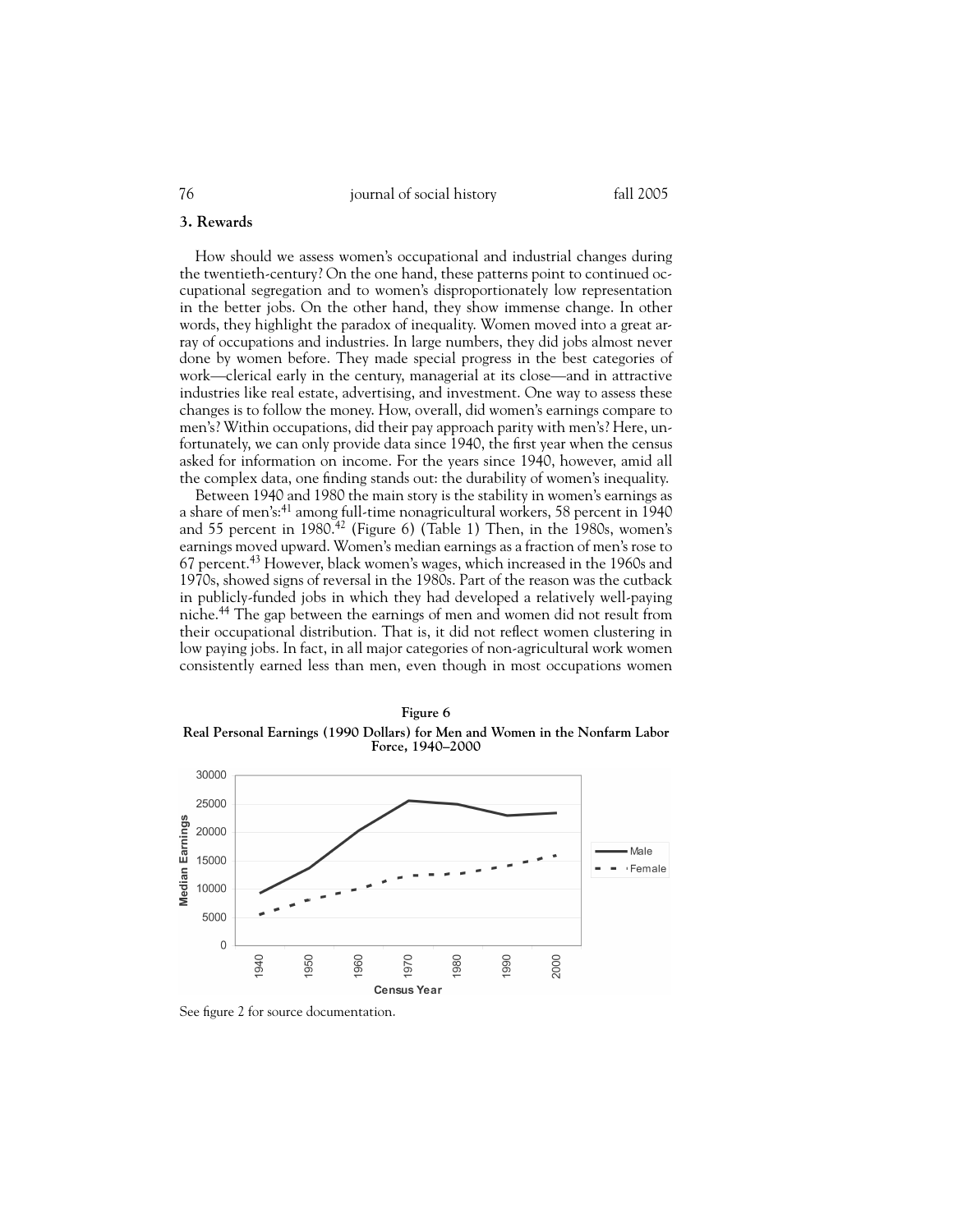| ۰.<br>۰.<br>v<br>۰, |  |
|---------------------|--|

**Female to Male Ratio of Median Real Personal Earnings (1990 Dollars) for Nonfarm Workers, 1940–2000**

|                                                                            |  | 1940 1950 1960 1970 1980 1990 2000 |  |  |
|----------------------------------------------------------------------------|--|------------------------------------|--|--|
| Full Time & Part Time 58.0 51.0 45.9 46.1 51.2 60.0 65.9<br>Full Time Only |  | 57.7 60.8 52.7 52.9 55.0 66.7 75.0 |  |  |

improved their economic position. In the same years, the fractionof women in poverty dropped sharply. But women composed a larger fraction of the poverty population, and the ratio of their poverty to men's widened.<sup>45</sup>

While women in managerial jobs did earn considerably more than women operatives, they still earned less than male managers—a point that highlights the limits of occupational titles for gauging economic progress. Job titles inflated to show progress toward ending sex discrimination often masked the real content of work, the relegation of women to less remunerative positions, and the glass ceilings against which they bumped.<sup>46</sup> Women often did not earn as much as men in less desirable or prestigious jobs. Male clerical workers often earned more than female managers and male operatives more than female crafts workers while predominantly female occupations paid less to begin with.<sup>47</sup>

Women's lower earnings did not result from less education. At every educational level, women earned less than men. In 1940, for instance, among individuals with 12 years of schooling, women earned 59 percent as much as men. In 1970, among workers with four or more years of college, women earned 58 percent of men's median income. In 2000, the ratio had improved, but, still, for women with four or more years of college was only 68 percent. However, for both men and women, returns to higher education increased sharply in the last half of the 20th century. Between 1940 and 2000, the ratio of high school graduates' to college graduates' median earnings decreased from 59 to 50 for women and 60 to 52 for men.

The relative earnings of younger women, however, have improved. By 2000, the ratio of women's earnings to men's had risen from 62 for women born 1946– 55 to 68 and 82 for the next two cohorts. If young women continue on this trajectory—if the gain toward income parity with men persists over time—the result will herald a revolution in one of the nation's most historically durable inequalities. (Table 2) That is one way to interpret these numbers. But there is an-

| Female to Male Ratio of Median Real Personal Earnings (1990 Dollars) for |
|--------------------------------------------------------------------------|
| Year-Round Non-farm Workers by Cohort and Year, 1940–2000                |
|                                                                          |

**Table 2**

|         |      |      |      | 1940 1950 1960 1970 1980 1990 |      |      | - 2000 |
|---------|------|------|------|-------------------------------|------|------|--------|
| 1906–15 | 64.6 | 61.2 | 48.9 | 56.5                          |      |      |        |
| 1926–35 |      | 90.2 | 62.5 | 50.8                          | 48.5 |      |        |
| 1936–45 |      |      | 66.1 | 62.7                          | 49.0 | 52.0 |        |
| 1946–55 |      |      |      | 85.3                          | 63.5 | 60.8 | 62.2   |
| 1956–65 |      |      |      |                               | 82.1 | 75.0 | 67.5   |
| 1966–75 |      |      |      |                               |      | 91.7 | 81.7   |

See figure 2 for source documentation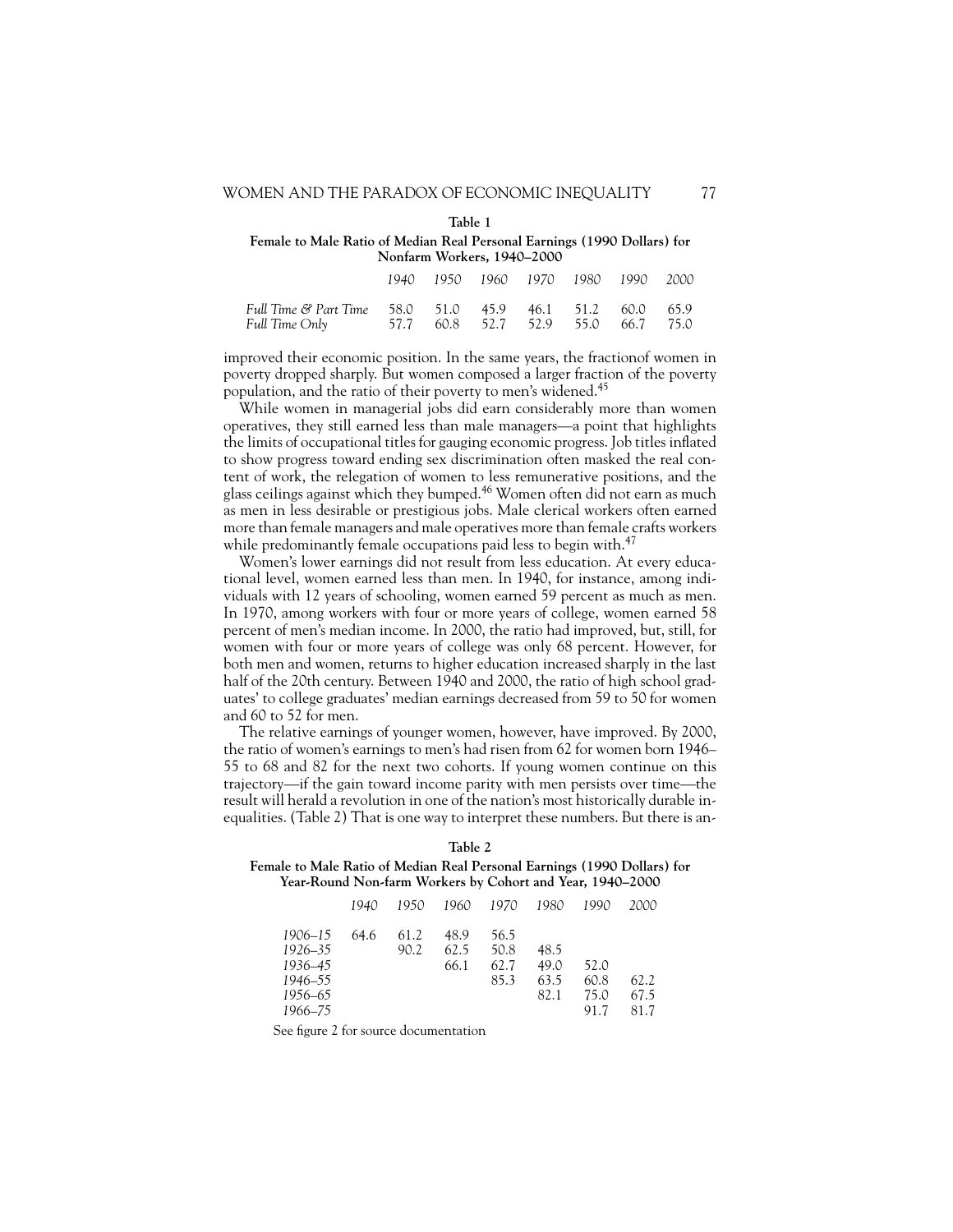other side to the story. Young men and women started with similar earnings, but men advanced further and faster. Take women born in 1956–65 as an example. In 1980, the ratio of their earning's to men's was 82; in 1990, it had declined to 75, and in 2000 to 68. For women born in 1966–75, the ratio went down from 92 in 1990 to 82 in 2000—still higher than for women of any other age, but lower than a decade earlier. Over time, men capitalized a relatively small initial advantage into a commanding lead.

#### **4. Differentiation**

By 2000, women were arrayed in a much wider variety of jobs and industries than earlier in the century, and their earnings ranged from the top to the bottom of the income scale. Differentiation had emerged as a key theme in their economic history. As they improved their occupations and incomes, women stratified, replicating among themselves the nation's durable structure of inequality.<sup>48</sup> Here, too, women's experience exemplified the paradox of inequality. For instance, in 1940, women with 4 or more years of higher education earned 33 percent more than those with only a high school education; by 2000, the difference had skyrocketed to 200 percent.

Women were much less concentrated in a small number of occupations at the close of the twentieth-century than at its start. The number of occupational titles needed to account for about three-quarters of the female labor force rose from only 11 in 1910 to 18 in 2000.<sup>49</sup> Together, the occupations that employed at least 1 percent of women workers accounted for 94 percent of all women workers in 1910, 87 percent in 1940 and 80 percent in 2000. The two largest female occupations in 1910—private household service and farm laborers—together accounted for nearly a third of women in the labor force. In 1940, the largest occupations, operative and private household worker together accounted for 28 percent; by 2000, clerical related white-collar work, the major category, con-





See figure 2 for source documentation.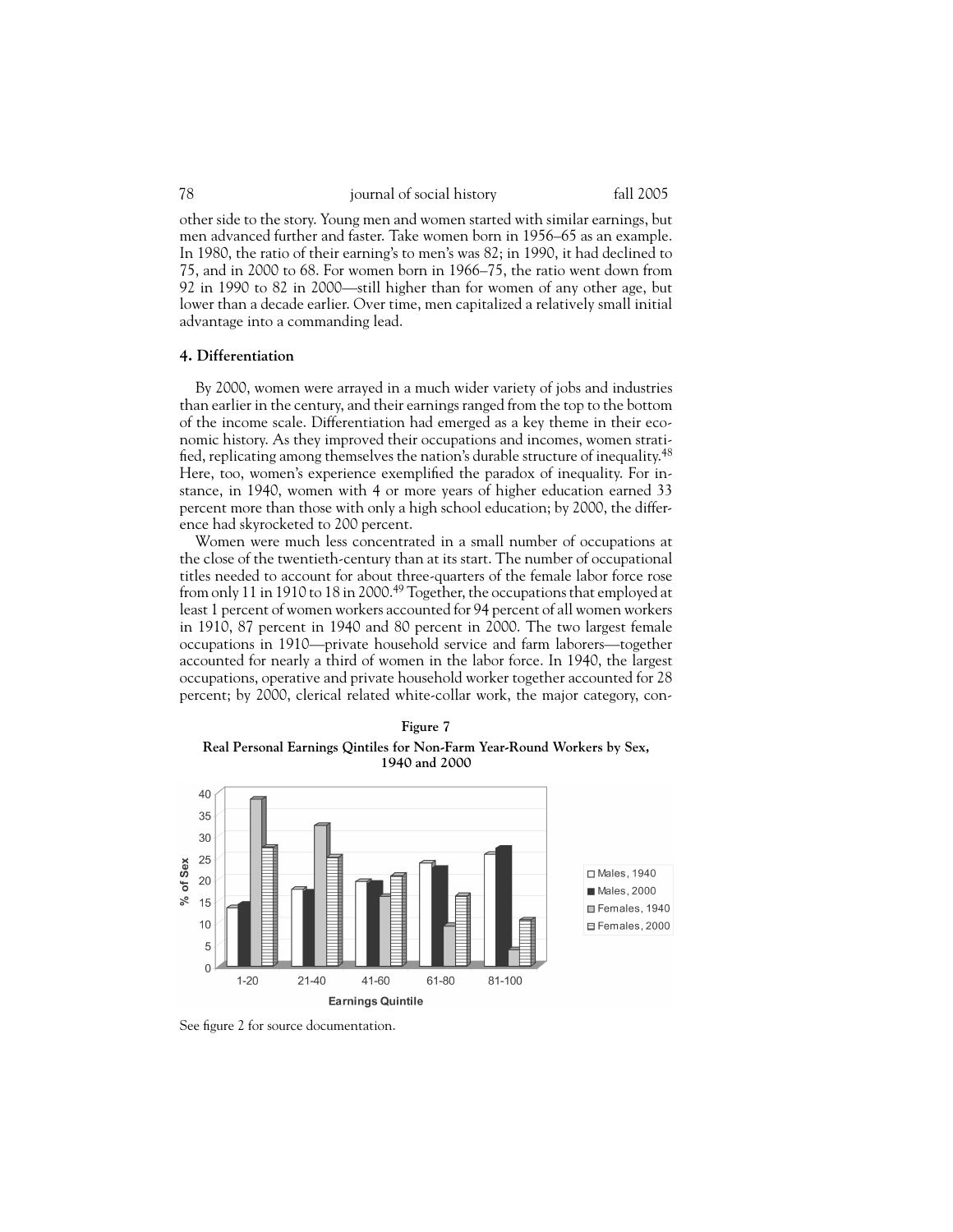#### **Table 3**

**Index of Representativeness, Earnings Quintiles by Sex, 1940 and 2000**

|                                       |                                   |  | $1-20$ $21-40$ $41-60$ $61-80$ $81-100$ |
|---------------------------------------|-----------------------------------|--|-----------------------------------------|
| 1940 Male 67.3 82.1 104.8 118.8 128.5 |                                   |  |                                         |
|                                       | Female 192.8 150.8 86.4 46.7 18.9 |  |                                         |
| 2000 Male 71.1 83.0 95.9 114.2 136.9  |                                   |  |                                         |
|                                       |                                   |  | Female 136.4 121.4 105.1 82.1 53.5      |

tained 14 percent of women workers. Thus, as women moved into different kinds of work, they also entered a wider array of jobs.

By the end of the twentieth-century, working women were arrayed more evenly along the income scale than ever before. Consider women who worked fulltime divided into earnings quintiles by gender for 1940 and 2000. The enduring disparity between men and women is, again, the first pattern to stand out. In each year women were found more often at the bottom, less often at the top. But in 2000, the disparities, sharp as they were, were much less than those a half century earlier. (Figure 7) An index which measures the degree to which each of the sexes is under or over represented in an occupational quintile for a given year shows the same trend (Table 3). Women's over-representation in the lowest quintiles declined while women's presence in the highest two quintiles increased. Differentiation, it is clear, characterized the economic as well as the occupational profile of twentieth-century women.<sup>50</sup> Economic differentiation also emerges from statistics that measure income inequality. The coefficient of variation, one such measure, traces increasing inequality among both men and women after 1980. Among men, it rose 54 percent (from 72 to 111) and among women, 30 percent (from 76 to 101). (Figure 8) Gini coefficients, another standard measure of inequality, point to similar trends.<sup>51</sup>

#### **5. Banking: a case in point**

The contradictory trends in women's occupational and economic history evidence of both progress and continued inequality—emerge clearly by looking at banking and credit, an industry that feminized during the twentieth-century. In 1910, 95 percent of its employees were men; in 2000, 69 percent were women. The share of women increased steadily after 1910, reaching a majority during the 1960s. Until 1990, most of the women in banking—80 percent to 90 percent worked in clerical jobs. And, as banking feminized, most of the industry's clerical jobs went to women, jumping from 14 percent in 1910 to 43 percent in 1920—a reflection of the second wave of feminization in clerical work. By 1950, women were nearly two-thirds and, in 1980, 85 percent. As women moved into clerical work, taking over the position of teller, men moved into management and professional positions. Men were 93 percent of managerial workers in 1920, 80 percent in 1970, and 61 percent in 1980.

Banking had been a traditional man's domain for two reasons: sex stereotypes about women's interests and mental capacities and the physical demands of the job: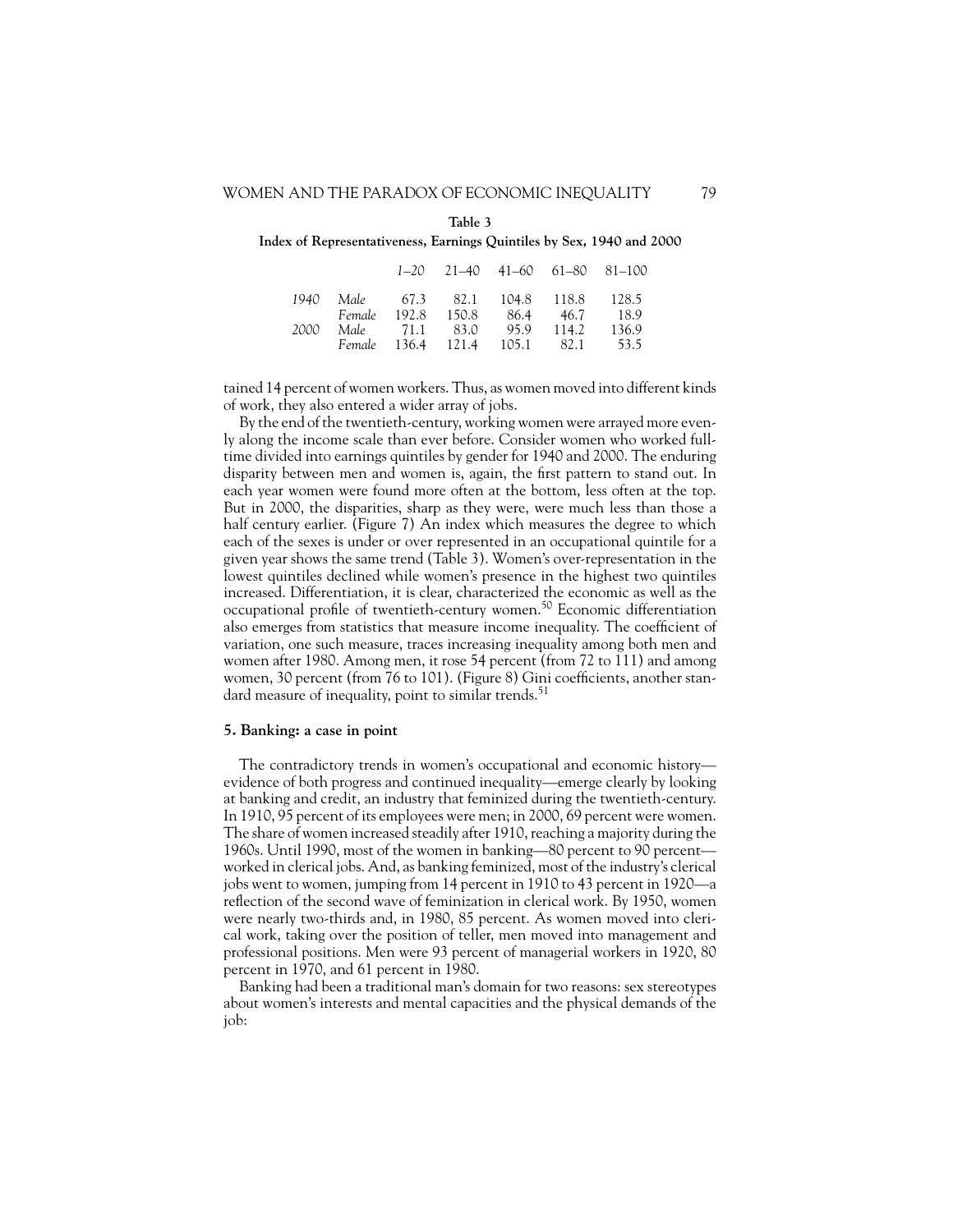Men handled financial matters because it was assumed that women were not interested in such activities and furthermore women's minds were incapable of and unaccustomed to what was referred to as, 'doing figuring' and making financial transactions. Since [the] early medium of exchanges included heavy gold and silver commodities as well as currency, women were presumably unable to handle such heavy items. Moreover, large posting and accounting books used in banking were presumed difficult for women to  $\text{lift}$ <sup>52</sup>

Bank jobs opened to women in the twentieth-century when the increased volume of work required many more clerks to file paperwork and record transactions. Their numbers swelled briefly during World War I and then fell back again until World War II caused another labor shortage, which brought many more women into banks as tellers, bookkeepers, and minor officers—positions previously held by men. As bankers developed new services, expanded their customer base, and introduced "sophisticated accounting and financial policies," they needed to increase both the overall size of their staffs and the number with advanced training. For the latter, they turned increasingly to college-educated men who began their banking careers in managerial-training positions, rather than, as in earlier time, as clerks and tellers. Thus, "the teller's position diminished in prestige, responsibility, skill, and advancement opportunities. And in keeping with tradition, the teller's salary remained low." Few men applied for jobs as tellers, and, "by default rather than by design," women were hired in their place. "Teller" was now "redefined as a typical 'woman's job.' "

Nonetheless, after 1970, women made striking inroads into both management and professional and technical positions in banking and credit. Until the late 1960s, in fact, women generally were not allowed in banks' managerial training programs. In the 1970s, however, de-regulation put more competitive pressure on the industry, and banks consolidated and opened many more branches. Branch managers, often, were women. During the 1970s, bank employment grew 50 percent while the number of bank managers jumped 86 percent. At the same time, the earnings and prestige of bank managers deteriorated, and young men began to look elsewhere for white-collar careers. Banks also hired more women because of the pressure of federal regulations and anti-discrimination laws and because women launched successful and highly publicized suits against them for employment discrimination. Although many women were hired or promoted into managerial positions, they were shunted primarily into the less prestigious, powerful, and remunerative managerial specialties, which included retail banking; men still filled most of the managerial jobs in commercial banking, the most attractive branch of the industry.<sup>53</sup>

In 1970, women composed 21 percent of bank managers. In a decade, this fraction had almost doubled to 39 percent; in the next decade it rose again to 53 percent. In 2000, it was 55 percent. In the same three decades, the share of women among professional and technical employees also increased dramatically, from 34 percent to 52 percent. By 2000, 33 percent of women in banking, compared to 63 percent of men, held managerial or professional positions. Women remained under-represented in the best work, but they had made genuine inroads into the better jobs. In this, their experience in banking and credit encapsulated the wider economic history of women, the paradox of inequality: an increase in participation, a shift upward in occupational distribution, and a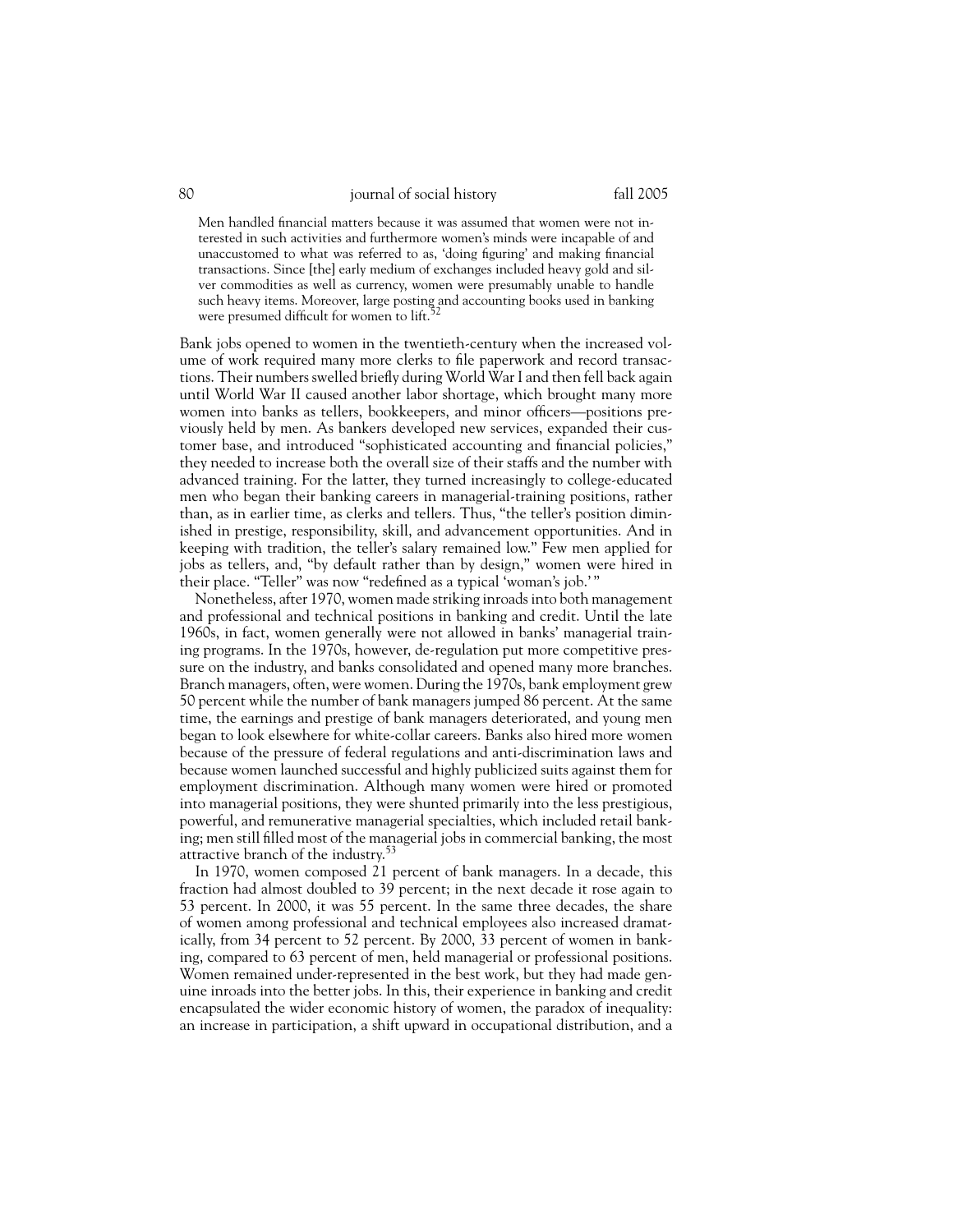differentiation that brought their social structure closer to the overall structure of inequality.

But occupational improvement did not erase disparities in earning. Within the major occupational categories in banking and credit, women continually earned less than men. Women in managerial and professional positions earned a lot more than clerical workers: in 2000; the median annual earnings (in 1990 dollars) for women managers were \$25,869 compared to \$13,536 for women in clerical jobs. Movement up the occupational ladder, therefore, brought substantial increases in pay for women and boosted the number of women in banking and credit earning higher salaries. But in 2000, male managers' median annual earnings were \$39,856—much higher than women's in the same category of work, and as late as 1970, the median earnings of male clerical workers were only slightly less than those of women managers. In fact, between 1940 and 2000, there was little change in the ratio of women's to men's earnings: for managerial employees it hovered between 50 and 65 percent, for professionals and technicians from 56 percent to 75 percent, and for clerical workers, from 39 percent to 87 percent (a sharp increase from 73 percent in 1980). Nonetheless, younger women in banking were closing the economic distance between themselves and men. In 2000, among managers, 50–59 year old women earned 57 percent as much as men; 40–49 year olds earned 53 percent; 30–39 year olds 63 percent; and 20–29 year olds, 76 percent. Among clerical workers, the ratio jumped from 56 for 50–59 year olds to 89 among 20–29 year olds. But, over time, as elsewhere in the economy, men outpaced women in economic gains. Consider, for example, the managers born between 1956 and 1965. In 1980, the ratio of women's income to men's was 88. By 1990, it had fallen to 71 and by 2000 to 54. For managers born between 1966 and 1975, the decline was similar. The pattern even held with clerical workers. There are two ways to interpret these ratios. One is as progress; young women had finally moved toward income equality with men. The other is less hopeful: young men and women started out at similar salaries, but, over time, men moved up the economic ladder faster, leaving women increasingly behind. Perhaps women's prospects had improved, but, then again, perhaps they hadn't.

#### \* \* \* \* \*

The history of gender relations traces what Charles Tilly calls a "durable inequality"—a persistent inequality among paired categories over time. These inequalities—black/white is another—retain their power through four mechanisms that Tilly terms "exploitation," "opportunity hoarding," "emulation," and "adaptation." By exploitation, he means that the more powerful member of a category uses its resources to appropriate a disproportionate share of what the less powerful member produces and perpetuates its power through any one of a number of means—legislation, work rules, or outright repression. With opportunity hoarding, the less powerful member of the category makes its peace, more or less, by finding ways to promote its own interests; it looks for ways to advance within a category rather than to break down the distinctions between them. The development of ethnic niches—where ethnic groups take hold of an occupation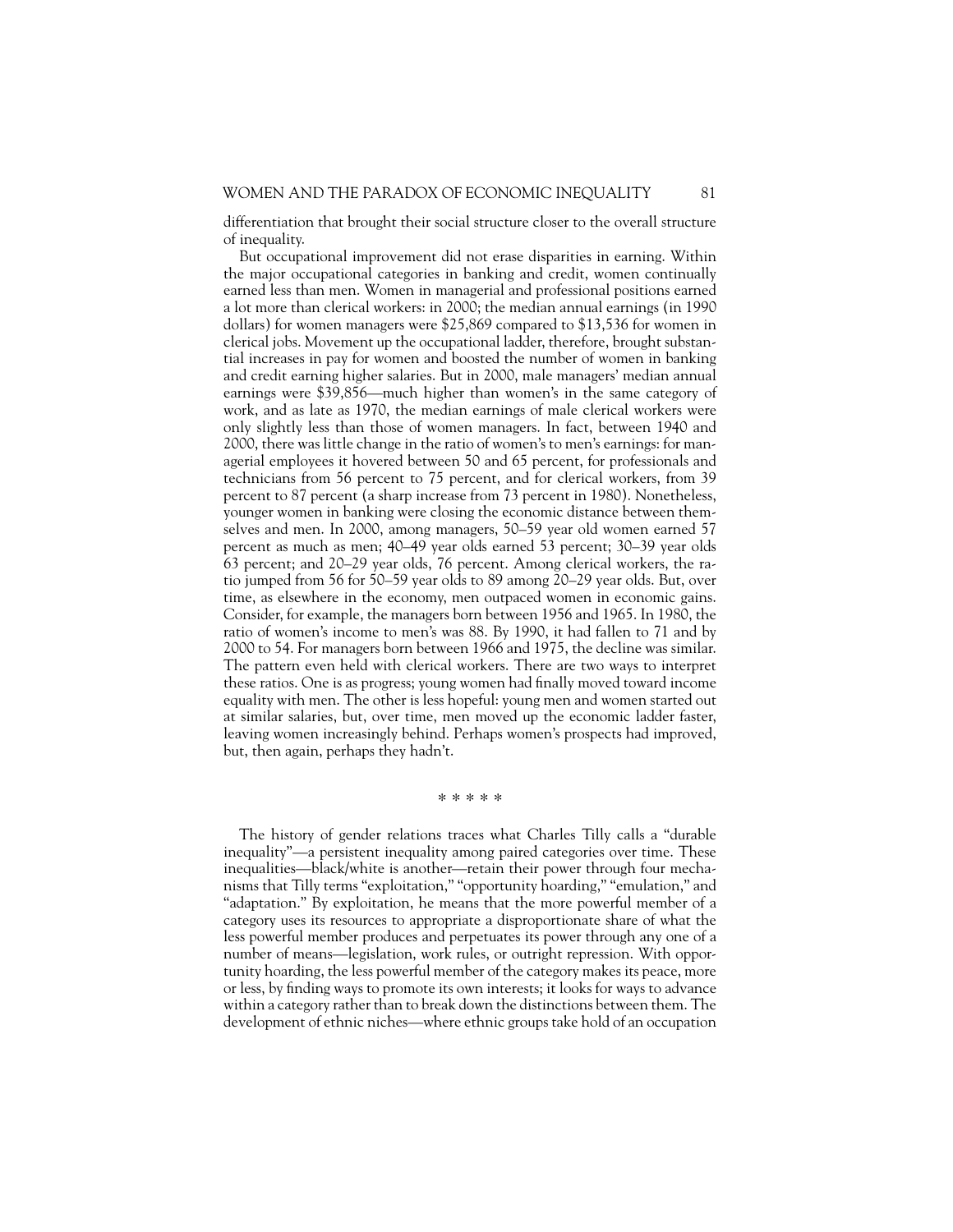and pass it on to their members—is one historically very important example; another is labor union practices that favor relatives or friends for membership. The third and fourth mechanisms—emulation and adaptation—are general social processes; they can be seen at work outside of as well as within relations of inequality. Emulation is simply the tendency for individuals and groups to reproduce the organizational models with which they are familiar; adaptation refers to the ways in which members of each category build routines and social relationships that facilitate daily interaction and reinforce their interest in maintaining category boundaries.<sup>54</sup>

The historical record is clearer about how exploitation and opportunity hoarding shaped women's inequality in the twentieth-century than it is about the role of emulation and adaptation. Exploitation took various forms: rules that prohibited the employment of married women, actions by labor unions concerned with preserving male family wages, and hegemonic cultural ideas that assigned married women to domestic labor while devaluing the kinds of market work they performed, to name three that were particularly important. Opportunity hoarding refers to the creation of occupational niches by and for women, which is another way to describe the feminization of occupations. Excluded from most occupations, women seized what openings there were, making them their own, and filling vacancies with other women trained in new educational programs from commercial courses in high schools to social work schools in universities that channeled women into the expanding slots in a limited number of occupations. It took powerful exogenous forces to interrupt these processes. Actions by the state; demand induced by labor shortages, structural shifts, and technological change; supply created by higher education; economic pressures from inflation and rising standards of consumption; changes in patterns of marriage and divorce; and the militancy of women striving for equity: all these came together in the last decades of the twentieth century to mount a powerful assault on the enduring inequalities that separated the experience of women and men. And young women could count some major gains. But the structures they attacked were so powerful that victories were only partial. At the beginning of the twenty-first century, whether women would continue to modify this ancient form of categorical inequality, whether young women had finally begun to dismantle the durable walls that have limited women's economic achievements, or whether they had reached the limit of their power, remained to be seen.

In Tilly's account, the mechanisms that perpetuate durable inequalities are relentless rather than paradoxical. They do not account for the mobility of groups and individuals within the disadvantaged categories that compose social structures. They account for only one side of the paradox of inequality. They do not show why groups, such as women, remain unequal despite great individual gains in occupation, education, and income. The answer, a crucial supplement to the theory of durable inequality, lies in the process of internal differentiation—in American history, characteristic of women, African Americans, and most ethnic groups. The grooves etched deeply into hegemonic social structures provide the routes along which advancement takes place. Women assimilated into and reproduced existing economic hierarchies among themselves. For this reason, their mobility did not challenge the structure of inequality; instead it reinforced it.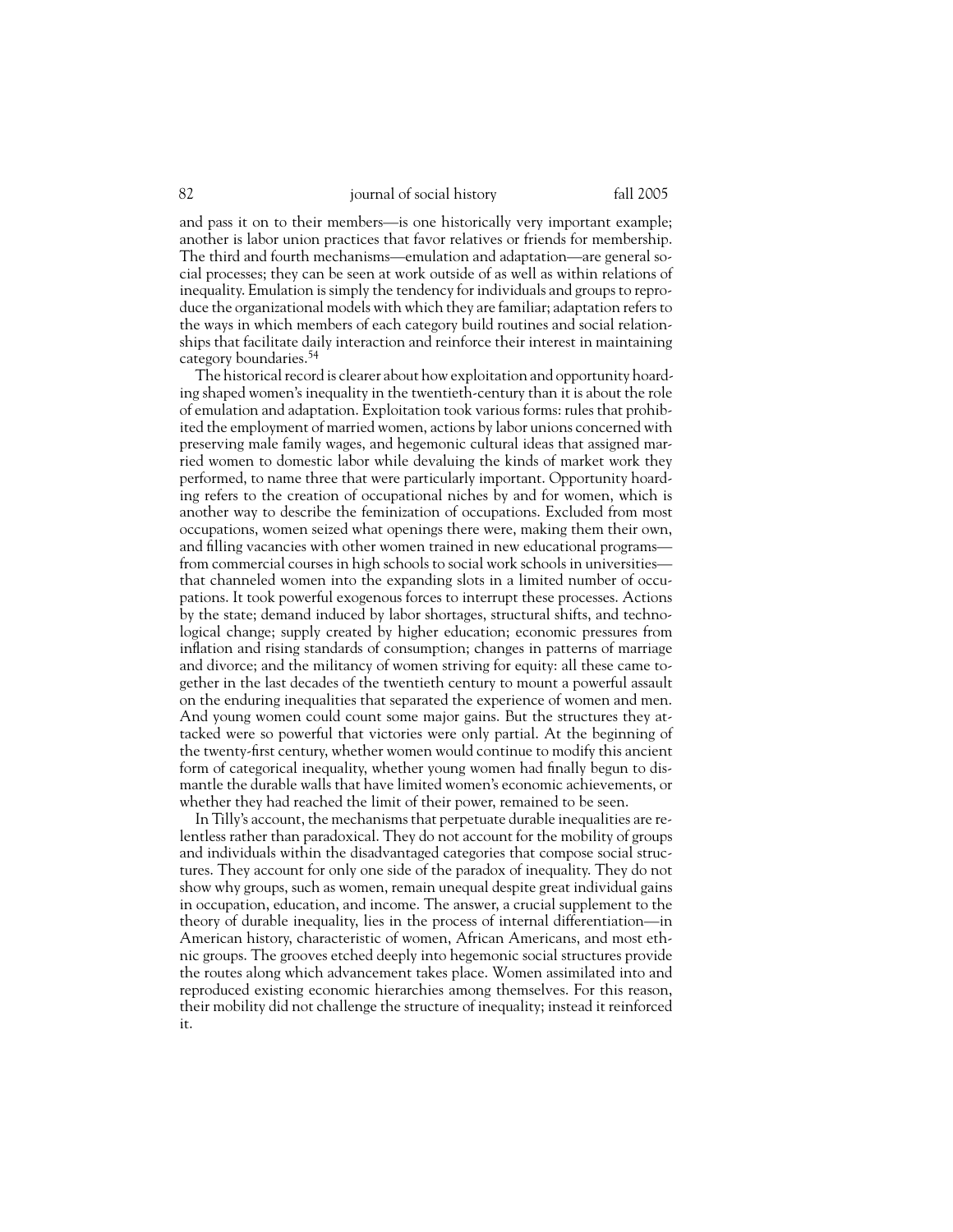#### WOMEN AND THE PARADOX OF ECONOMIC INEQUALITY 83

There are powerful lessons in this history of the paradox of inequality. The most obvious is that access—political and civil citizenship—is not enough. Access promotes individual and group interests but does little to diminish the structures of inequality. What, then, erodes inequality itself? What would promote mobility without extreme differentiation? How can mobility be accomplished without replicating and reinforcing existing economic inequalities? The history of women—like the history of African Americans—is rich in examples of how not to meet these goals, and it poses a standard against which to analyze and evaluate "progress." But how to intervene—how to turn the history of inequality into a wholly positive story rather than a paradox—remains an excruciatingly difficult, but crucial, question for theory and policy.

*Department of History Philadelphia, PA 19104*

*School of Social Work Philadelphia, PA 19104*

*Department of Sociology Philadelphia, PA 19104*

#### ENDNOTES

Research for this article was supported by grants from the Russell Sage Foundation and the Spencer Foundation.

1. Elsewhere, we have shown how poverty illustrates this theme: a very substantial decline in post-transfer poverty among women since 1940 has masked the persistence of pre-transfer poverty and left the distance between poverty rates for women and men wider than before. Michael B. Katz and Mark J. Stern, "1940s to the Present," in Gwendolyn Mink and Alice O'Connor, eds. *Poverty in the United State: An Encyclopedia of History, Politics and Poverty* (Santa Barbara: ABC-CLIO, 2004), pp. 33–47.

2. Steven Ruggles and Matthew Sobek et al., *Integrated Public Use Microdata Series: Version 3.0* (Minneapolis, 2003). http://www.ipums.org

3. For a recent review, see Andrew Hacker, *Mismatch: The Growing Gulf between Women and Men* (New York, 2003).

4. For an historical overview, see Alice Kessler-Harris, *Out to Work: A History of Wage-Earning Women in the United States* (New York, 1982).

5. Excluding these activities has a large impact on women's rates of labor force participation, especially before 1940. For more on measurement of women's participation, see: Christine E. Bose, *Women in 1900: Gateway to the Political Economy of the 20th Century* (Philadelphia, 2001), 33–54; Claudia Goldin, *Understanding the Gender Gap: An Economic History of American Women* (New York, 1990); Matthew J. Sobek, "A Century of Work: Gender, Labor Force Participation, and Occupational Attainment in the United States, 1880–1990" (Ph.D. Dissertation, University of Minnesota, 1997). The other measurement issue relates to the source of the data—the census itself. According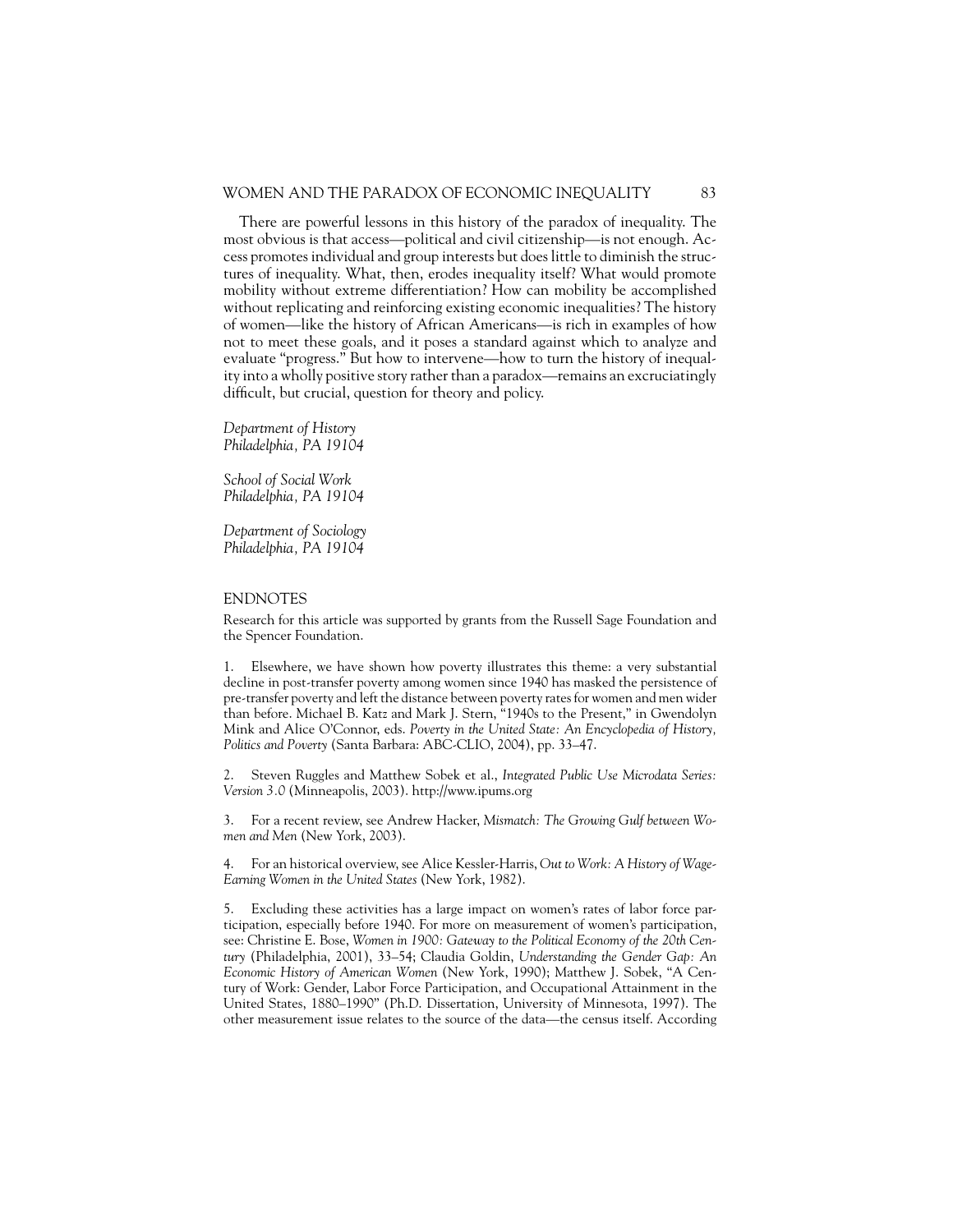to Goldin, the census measures labor force participation in different ways before and after 1940. The differences do not produce dramatic variations in the results, but it should be remembered that the rates for the two periods do not have exactly the same base.

6. Figure 1 is adapted from the work of Sobek, 1997. It shows labor force participation rates for women based on census occupational data alone and with an adjustment for keeping boarders calculated by Goldin. It does not include unpaid farm labor. Some feminist historians, such as Bose, consider that all women living in farm households should be considered members of the labor force. The problem with this definition is that it loosens the boundaries of the idea of labor force to the point where they become almost nonexistent. As a consequence, it threatens to obscure important changes over time and to impede, rather than facilitate, analysis. In our subsequent writing, we will focus on *domestic* work, and the work that falls between home and market, as part of the analysis of family economies and strategies. (For an example of how we think about family strategy.)

7. Jacqueline Jones, *Labor of Love, Labor of Sorrow: Black Women, Work and the Family from Slavery to the Present* (New York, 1985) has pointed out that, for most of American history, work-on-account-of-necessity marked the experience of African-American women. Similarly, for women employed in factories early in the twentieth century, historian Leslie Tentler argues, wage work was a necessity, not the activity of choice [Tentler, *Wage-Earning Women: Industrial Work and Family Life in the United States, 1900–1930* (New York, 1979)]. State mothers' pensions in the 1910's and 1920's and federal Aid to Families with Dependent Children in the 1930's, their promoters said, would permit women to remain at home with their children [see Joanne L. Goodwin, *Gender and the Politics of Welfare Reform: Mothers' Pensions in Chicago, 1911–1929* (Chicago, 1997)].

8. See Samuel Cohn, *The Process of Occupational Sex-Typing* (Philadelphia, 1985) and Goldin,1990.

9. James R. Wetzel, "Labor Force, Unemployment, and Earnings," *State of the Union: America in the 1990s. Volume One; Economic Trends* Reynolds Farley (Ed.) (New York, 1995), 63, points out that women "*cut the average labor force gap with men by one third during the 1980s.*" (Italics in original).

10. In 1900, single women were just over 8 times more likely than married women to work; by 1940 the gap had narrowed to about 3 1/2 times; by 1990, the difference was only about 8 percent, a distance that widened to 11 percent during the century's last decade.

11. See Suzanne M. Bianchi, "Changing Economic Roles of Women and Men," In *State of the Union: America in the 1990s Volume One: Economic Trends.* Reynolds Farley (Ed.) (New York, 1995), 111, 117.

12. See Cynthia Engel, "Health Services Industry: Still A Job Machine?" *Monthly Labor Review* 122 no.3 (1999): 3–14; Wetzel 1995, 74–5.

13. In 2000, 51 percent of both men and women in the workforce had completed at least one year of college. Among women, no trend was more striking than the increase in professional degrees received after 1970. In 1970, women received 5.4 percent of law degrees; this fraction rose to 30.2 percent in 1980 and 40.8 percent in 1990. In medicine, the increase went from 8.4 percent to 23.4 percent to 33.2 percent in the same years. See Bianchi, 1995; Daphne Spain and Suzanne M. Bianchi, *Balancing Act: Motherhood, Marriage, and Employment among American Women* (New York, 1996).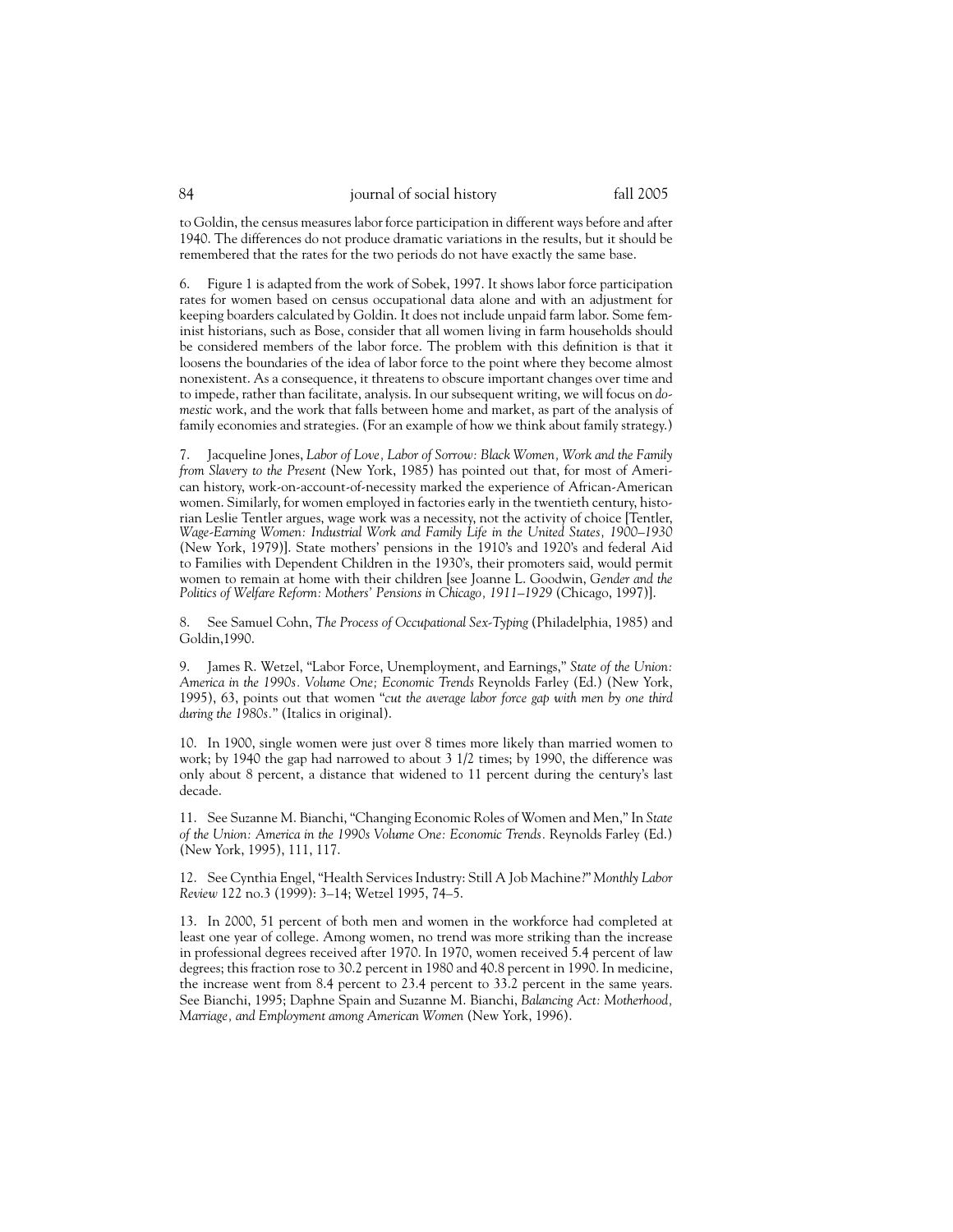14. There are many sources documenting the rise in inequality and the decline in male wages. Two very good ones are: Annette Bernhardt et al., *Divergent Paths: Economic Mobility in the New American Labor Market* (New York, 2001), Sheldon Danziger and Peter Gottschalk, *America Unequal* (New York and Cambridge, 1995). See also Wetzel 1995,68–9.

15. See Jones, 1985. See also Michael B. Katz, Mark J. Stern, and Jamie J. Fader, "The New African American Inequality" *Journal of American History* 92:1 (June 2005): 75– 108.

16. Considering women of all ages together, the rate of labor force participation among black women-on-their-own declined from a high of 77 percent in 1910 to a low of 48 percent in 1970 before turning upward to 59 percent in 2000. The rate for white women followed a more erratic pattern.

17. See Lori Reid, "Occupational Segregation, Human Capital, and Motherhood: Black Women's Higher Exit Rates from Full-Time Employment," *Gender & Society* 16, no.5 (2002): 728–47.

18. We discuss the comparative educational experiences of blacks and whites in more detail in Katz, Stern and Fader, *New African American Inequality.*

19. See Reid, 2002.

20. See Karen Christopher, "Explaining the Recent Employment Gap Between Black and White Women," *Sociological Focus* 29, no.3(1996): 263–80.

21. See Elyce J. Rotella, *From Home to Office: U.S. Women at Work, 1870–1930* (Ann Arbor, MI, 1981); Louise A. Tilly and Joan W. Scott, *Women, Work, and Family* (New York, 1978). See also, Jerome P. Bjelopera, *City of Clerks: Office and Sales Workers in Philadelphia, 1870–1920* (Urbana and Chicago, 2005).

22. See Venus Green, *Race on the Line: Gender, Labor, and Technology in the Bell system, 1880–1980* (Durham, N.C., 2001). On another industry, see Angel Kwolek-Folland, "Gender, Self, and Work in the Life Insurance Industry, 1880–1930," *Work Engendered: Toward a New History of American Labor.* Ava Baron (Ed.) (Ithaca, 1991, 168–90).

23. For much of the background on clerical work, we found Rotella, 1981 to be most useful.

24. See Margery W. Davies, *Woman's Place Is at the Typewriter: Office Work and Office Workers 1870–1930* (Philadelphia, 1982).

25. Rotella 1981, 67–70; Davies 1982, 9–27.

- 26. See Davies, 1982.
- 27. See Cohn, 1985; Davies, 1982.

28. The share of women working as operatives remained around 20 percent from 1910 through 1950 when its decline started. By 2000, only 7 percent of women worked as operatives. (Figure 4) Women's industrial experience thus traced the arc of the nation's industrial era.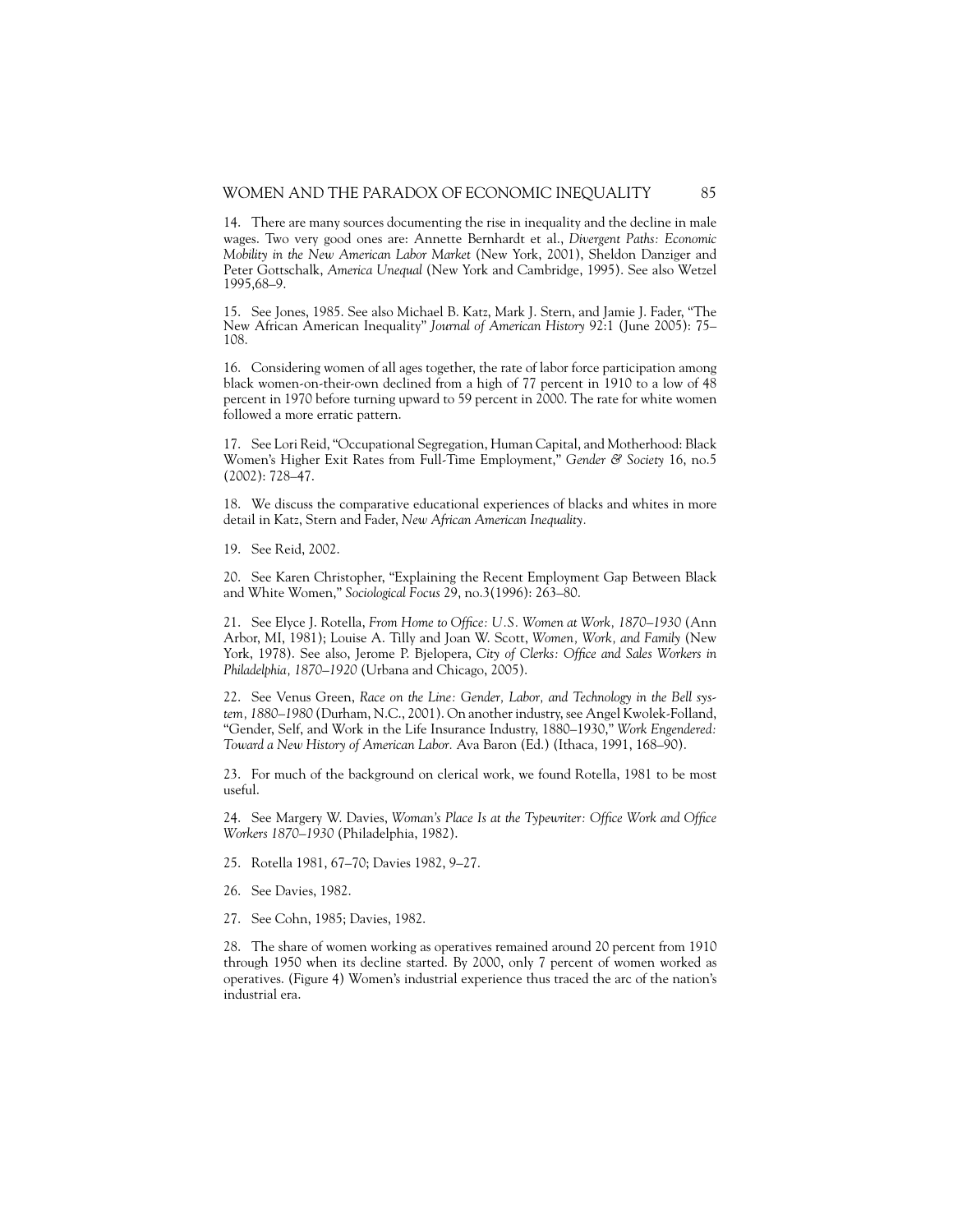29. They were laundress for a private household (31 percent) followed by dressmaker and seamstress outside of factories (23 percent) and boarding and lodging house keeper (13 percent).

30. We infer that most of self-employed women with the occupational title "managers, officials, and proprietors" (36 percent) owned small businesses as did saleswomen (10 percent).

31. Ownership of business services and temporary work are inferred from the occupation "stenographers, typists, and secretaries" among the self-employed; in 2000, 96 percent of self-employed women listed as "attendants, professional and personal service" were in the "educational services" industry—hence, the inference that they were independent teachers. Many may have been music teachers reclassified from the music industry in earlier censuses.

32. Jerry A. Jacobs, "Women's Entry into Management: Trends in Earnings, Authority, and Values among Salaried Managers," *Gender Inequality at Work.* Jerry A. Jacobs (Ed.) (Thousand Oaks, CA, 1995), 152.

33. See Kessler-Harris, 1982; Barbara F. Reskin and Patricia A. Roos,*Job Queues, Gender Queues: Explaining Women's Inroads into Male Occupations* (Philadelphia, 1990).

34. See Yvonne D. Newsome and F. Nii-Amoo Dodoo, "Reversal of Fortune: Explaining the Decline in Black Women's Earnings" *Gender & Society* 16, no.4 (2002): 442–464.

35. In 1970, 10 percent of men and 3 percent of women were managers; in 2000, the fractions were 13 percent and 9 percent.

36. Reskin and Roos, 1990,145

37. Donald, Tomaskovic-Devey, "Sex Composition and Gendered Earnings Inequality" *Gender Inequality at Work,* Jerry A. Jacobs (Ed.) (Thousand Oaks, CA, 1995).

38. Bianchi, 1995. Baunach also finds that two-thirds of women would have to change occupations to equalize distribution [Dawn M. Baunach "Trends in Occupational Sex Segregation and Inequality, 1950 to 1990," *Social Science Research* 31, no.1 (2002): 77– 98]. The consensus among scholars studying women's occupational change is that most resulted from occupational desegregation rather than from structural shifts. See, for instance, David A. Cotter, Joanne M. DeFiore, Joan M. Hermsen, Brenda Marsteller Kowalewski and Reeve Vanneman, "Occupational Gender Desegregation in the 1980s," *Work and Occupations* 22, no. 1 (1995): 3–21, Thomas Wells, "Changes in Occupational Sex Segregation During the 1980s and 1990s," *Social Science Quarterly* 80 (1999): 370–81.

39. Reskin and Roos, 1990,302–3.

40. ibid, 305.

41. The numbers here compare full-time (worked at least 48 weeks) non-agricultural workers for 1940 through 1990 with full-time and part-time combined for 2000. Hours worked was not available on the 2000 sample.

42. In the run of annual figures, 1950, when women's earnings temporarily increased, appears an anomaly, the result of a postwar labor shortage.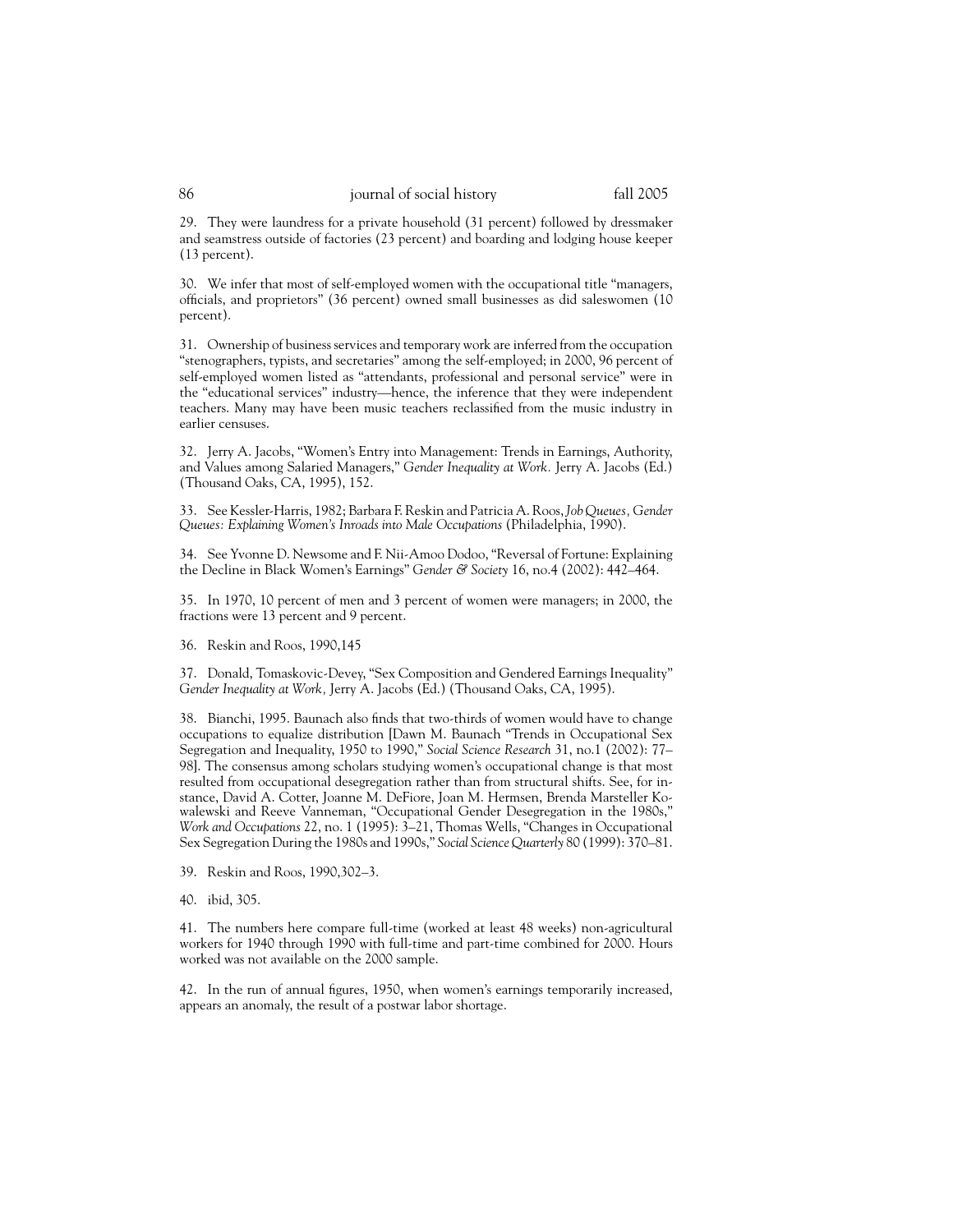43. "Something rather dramatic happened in the 1980s," observes Bianchi. "After at least two decades in which the ratio of women's to men's earnings fluctuated but remained at about the same level, there was a sizable increase in the ratio during the 1980s" (1995),127.

44. See also Reskin and Roos, 1990. A number of researchers have highlighted the reduction in the earnings gender gap during the 1980s. The exact percentage change varies with the data set and method, but there is consensus on the trend. See, for example, Javed Ashraf, "Is Gender Pay Discrimination on the Wane? Evidence from Panel Data, 1968–1989," *Industrial and Labor Relations Review* 49, no. 3 (1996); Annette Bernhardt, Martina Morris, and Mark S. Handcock, "Women's Gains or Men's Losses? A Closer Look at the Shrinking Gender Gap in Earnings," *American Journal of Sociology* 101, no. 2 (1995): 302–328; June O'Neill and Solomon Polachek, "Why the Gender Gap in Wages Narrowed in the 1980s," *Journal of Labor Economics* 11, no. 1 (1993): 205–28. On the interpretation of trends in women's earnings, see Reynolds Farley, *The New American Reality: Who We Are,How We Got Here, Where We Are Going* (New York, 1996).

45. Katz and Stern, "Since the 1940s."

46. See Chloe E. Bird, "High Finance, Small Change: Women's Increased Representation in Bank Management" *Job Queues, Gender Queues: Explaining Women's Inroads into Males Occupations.* Barbara F. Reskin and Patricia A. Roos (Eds.) (Philadelphia, 1990); Reskin and Roos, 1990.

47. Income varied, as well, by ethnicity and labor markets. Black women and Latinas earned less than white women while gender inequality among African-Americans and between blacks and whites varied with the concentration of blacks in metropolitan labor markets. See Cohen, 1998; David A. Cotter, Joan M. Hermsen, and Reeve Vanneman. "The Effects of Occupational Gender Segregation Across Race," *Sociological Quarterly* 44, no. 1(2003): 17–36; Paula England, Karen Christopher, and Lori Reid. "Gender, Race, Ethnicity, and Wages," *Latinas and African American Women at Work: Race, Gender, and Economic Inequality.* Irene Browne (Ed.) (New York, 1999), 139–180.

48. See Frank Levy, "Incomes and Income Inequality," *State of the Union: America in the 1990s. Volume One: Economic Trends.* Reynolds Farley (Ed.) (New York, 1995), 15; Spain and Bianchi, 1996.

49. This account uses occupations recoded according to the 1950 census occupational classification.

50. See Bernhardt, Morris, and Handcock, 1995; Mary Bowler, "Women's Earnings: An Overview," *Monthly Labor Review* 122, no.12 (1999): 13–21; Newsome and Dodoo, 2002.

51. The increase was: among white males 36 percent, white females 29 percent, black and Latino males 14 percent, Latino females 19 percent, and most sharply of all, among Asians—males 47 percent and females 33 percent. (The Asian increase probably reflects the immigration of poor refugees. The 4 percent decline in the gini for black women likely reflects the great reduction in very poorly paid agricultural and domestic employment.) Inequality is also a regional story. Among regions, inequality at the end of the 1930s was highest in the South. Everywhere, it decreased in the first post-World War II years. Over the 60 years from 1939 to 1999, incomes became more equal in the South and less equal elsewhere. As a result, distinctions among regions largely disintegrated. In 1939, for instance, the gini coefficient was .37 in New England and .41 in the Middle Atlantic